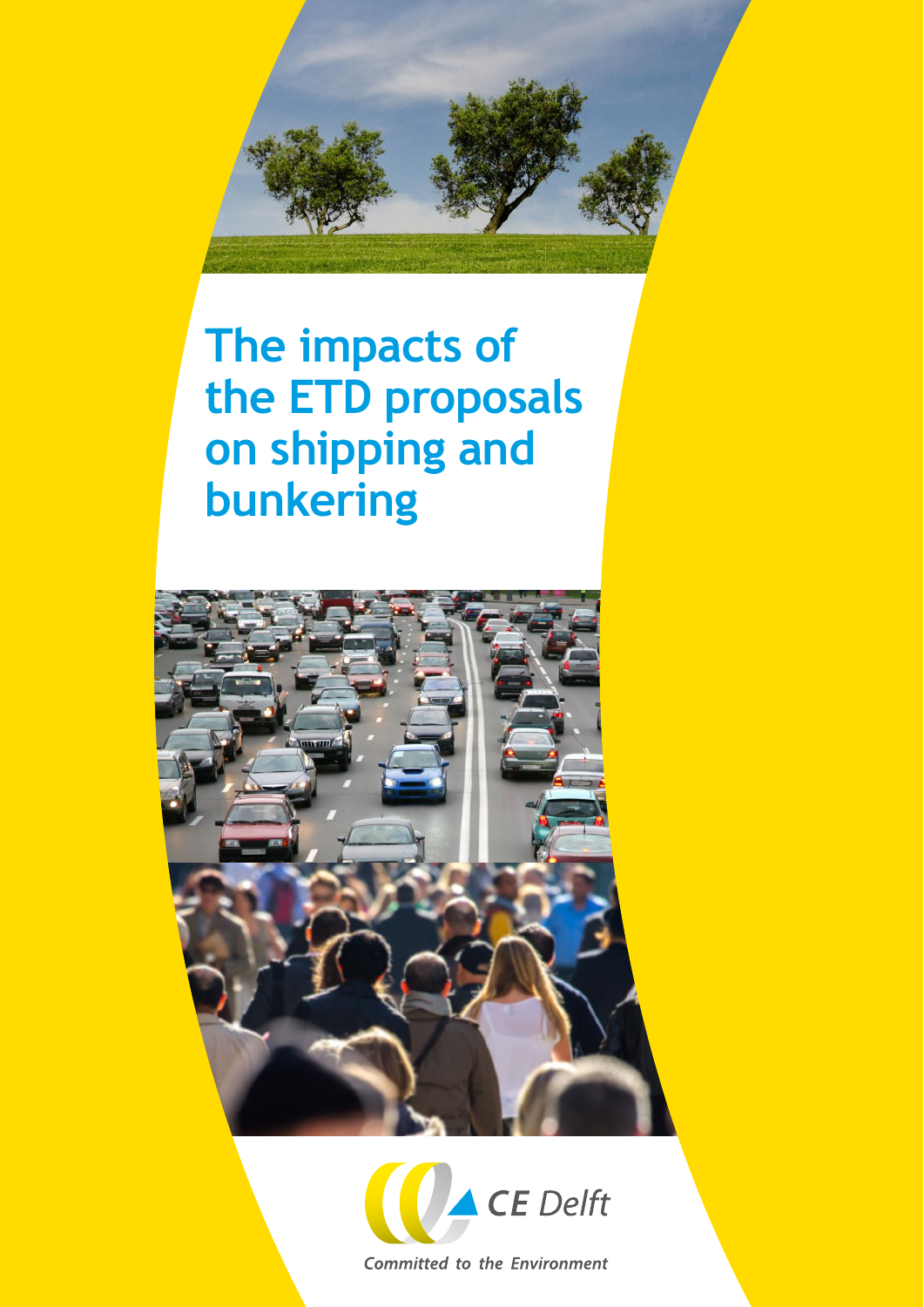# **The impacts of the ETD proposals on shipping and bunkering**

This report was prepared by: Jasper Faber, Roy van den Berg and Louis Leestemaker

Delft, CE Delft, November 2021

Publication code: 21.210349.155

Ships / Fuels / Prices / EU regulation / Emissions / Taxes / Effects

Client: Havenbedrijf Rotterdam

Publications of CE Delft are available from [www.cedelft.eu](http://www.cedelft.eu/)

Further information on this study can be obtained from the contact person Jasper Faber (CE Delft)

© copyright, CE Delft, Delft

#### **CE Delft**

Committed to the Environment

Through its independent research and consultancy work CE Delft is helping build a sustainable world. In the fields of energy, transport and resources our expertise is leading-edge. With our wealth of know-how on technologies, policies and economic issues we support government agencies, NGOs and industries in pursuit of structural change. For 40 years now, the skills and enthusiasm of CE Delft's staff have been devoted to achieving this mission.

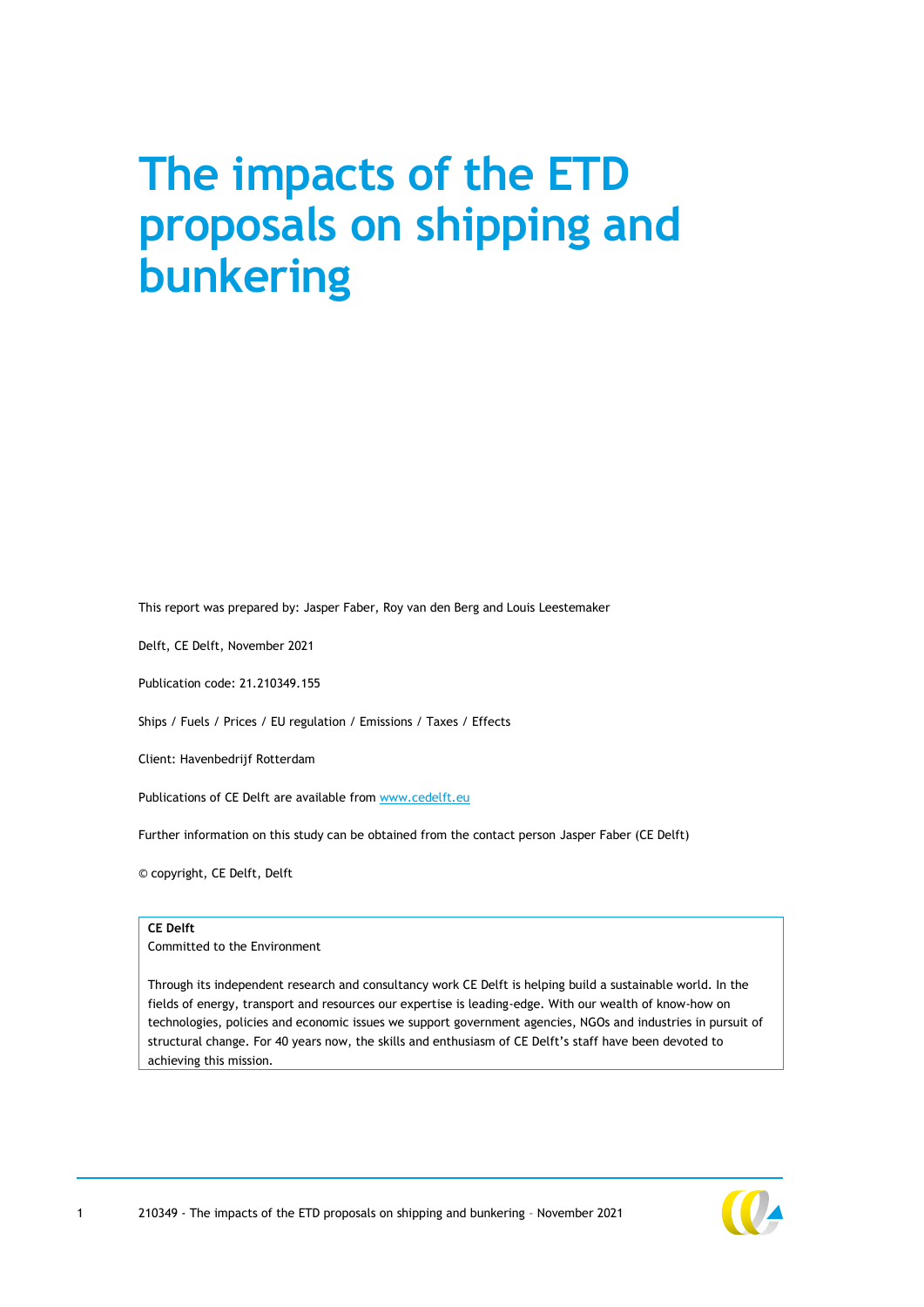# **Content**

|   | Summary                                                                                                                                                                                                                                                | 3                                      |
|---|--------------------------------------------------------------------------------------------------------------------------------------------------------------------------------------------------------------------------------------------------------|----------------------------------------|
| 1 | Introduction<br>1.1 Proposal to revise ETD<br>1.2 Scope and aim of the study<br>1.3 Outline of the report                                                                                                                                              | 4<br>4<br>$\overline{\mathbf{4}}$<br>5 |
| 2 | Where & when do ships bunker?<br>2.1 Introduction<br>2.2 Bunker capacities in maritime shipping<br>2.3 Difference between liner shipping and tramp shipping<br>2.4 Bunkering choices for container shipping<br>2.5 Bunkering choices for bulk shipping | 6<br>6<br>6<br>8<br>8<br>9             |
| 3 | Impact of the ETD on bunkering choices<br>3.1 Introduction<br>3.2 Fuel choices of liners<br>3.3 Fuel choices for tramp shipping<br>3.4 Conclusion                                                                                                      | 11<br>11<br>11<br>16<br>17             |
| 4 | Mitigating risks of ETD                                                                                                                                                                                                                                | 19                                     |
| 5 | References                                                                                                                                                                                                                                             | 21                                     |
| A | <b>VLSFO bunker prices</b>                                                                                                                                                                                                                             | 22                                     |

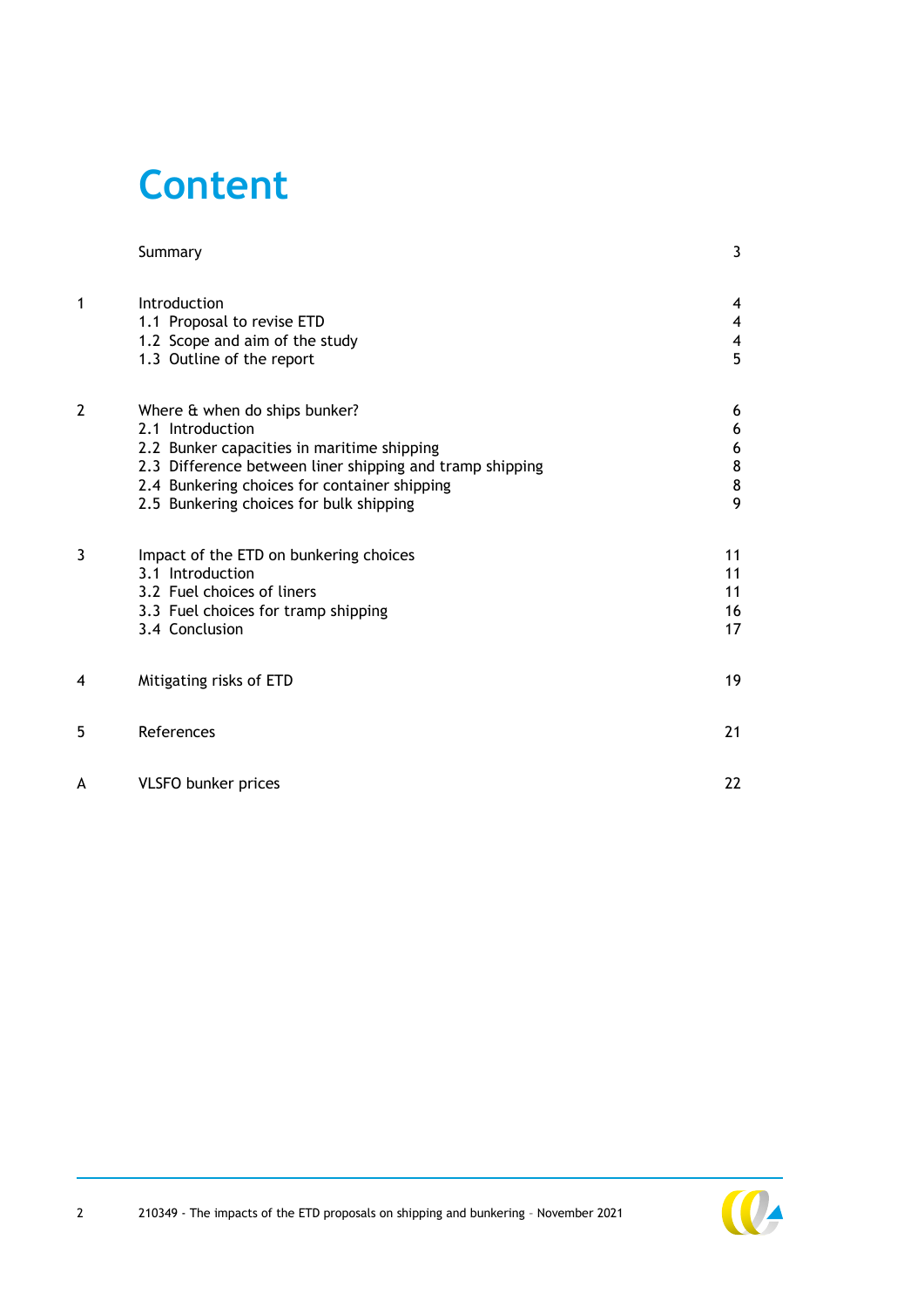# <span id="page-3-0"></span>**Summary**

The 'Fit for 55' package, presented by the European Commission in July 2021, aims to achieve a 55% reduction in greenhouse gas emissions in 2030 compared to 1990. One of the proposals included in the package is a revision of the 'Energy Taxation Directive' (ETD), among which abolishment of the exemption of marine fuels from energy taxation. When bunker fuels face taxes in the EU, it might have disruptive effects on the competitiveness of the European bunker market as the choice of bunkering locations is very price sensitive. In practice, shipping companies choose the least expensive place to bunker. This study evaluates the potential impact of the proposed energy tax on liner and tramp shipping in the European bunker market.

Currently, the port of Rotterdam is the largest bunker port in Europe with the lowest bunker prices in the world. Over two thirds of the vessels calling at Rotterdam bunker in Rotterdam as well, so a significant amount of the marine fuel would be taxed under the proposed ETD revision. Our analysis shows that Rotterdam would become one of the most expensive ports in the world when energy taxes are added to the bunker price. Given their large bunker capacities, vessels will simply relocate to cheaper ports. A large container vessel can take in enough fuel at one port to sail from Asia to Europe and back.

Therefore, it is reasonable to expect that due to a revision of the ETD, European ports will not be able to offer competitive bunker prices compared to many ports outside of the EU. There is a significant risk that bunkering activity will be relocated to non-EU ports. This means that the intended effects of taxation are not achieved; shipping companies are able to avoid paying tax, so the price of transport will not increase. There is no financial incentive to reduce fossil fuel use and avoid greenhouse gas emissions. In addition, enforcement turns out to be difficult in tramp shipping as the next destination of a vessel is unknown.

The potential relocating of bunker activity to ports outside of the EU, would imply: no reduction in greenhouse gas emissions, no tax revenues for European ports and a loss of associated economic activities in the EU. The risk of relocating is caused by the lack clarity of the proposed ETD, the current practise to levy energy tax and the fact that ships are able to bunker for multiple voyages. This, in combination with an absence of taxation at non-EU ports, creates an uneven playing field that negatively impacts the competitive position of the European bunker market.

We have identified six possible amendments to the current policy proposal to address the relocation risk. Out of these six, *decreasing the scope to a share of the fuels supplied* and *pay for use* seem to be most logical as it would reduce the distortion of the competitive market significantly. The downside is that these suggestions require either a complex administration or a different tax infrastructure. It is also crucial that the European Commission provides clear guidance on how tax authorities should distinguish between fuels used in intra- and extra-EU waterborne navigation to avoid market distortions *between*  EU Member States that may arise due to differences in national implementation. Another option is to *completely exempt marine fuels from the tax***.** It is better to avoid taxation fuels in Europe than to introduce a tax that causes the European bunker market to collapse.

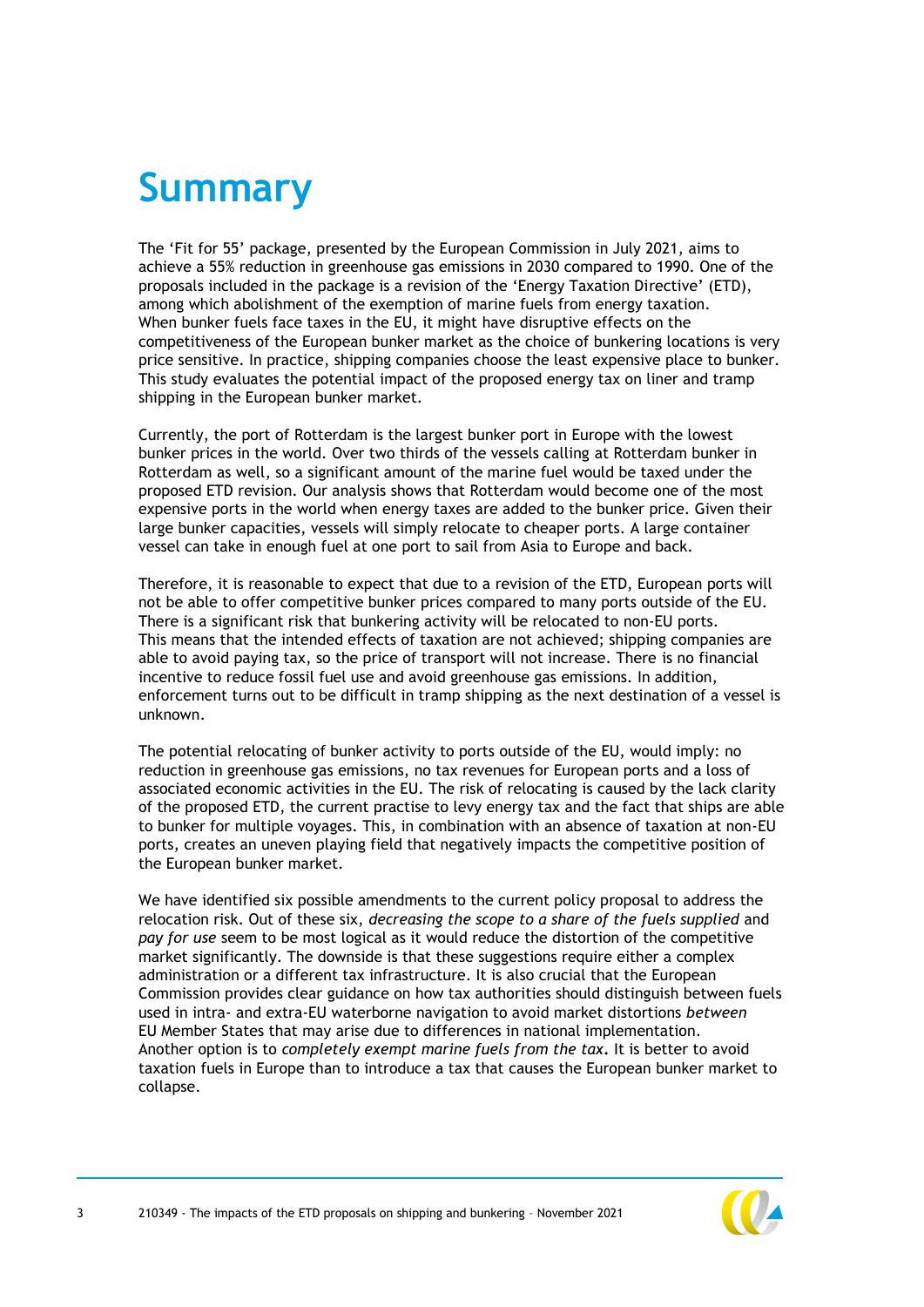# <span id="page-4-0"></span>**1 Introduction**

## **1.1 Proposal to revise ETD**

<span id="page-4-1"></span>The European Commission presented the 'Fit for 55' package earlier this year. This package includes a range of different policy proposals with the aim to achieve a 55% reduction in greenhouse gas emissions in 2030 compared to 1990. One of the proposed policies is a revision of the 'Energy Taxation Directive' (Directive 2003/96/EC) (EU, 2003), which includes a proposal to abolish the exemption of marine fuels from energy taxation. Until now, marine fuels have been excluded from taxation.

In the proposal for a revised Energy Taxation Directive (EC, 2021), a minimum rate for the tax on marine fuels is included. This minimum rate depends on the environmental performance of the fuel. For heavy fuel oil (HFO, in which low-carbon fuel oils are probably included), a minimum tax rate of 0.9 euro's per gigajoule of fuel was proposed. Since euro's per gigajoule is not a conventional way to express fuel prices, we will in this report express the prices in dollars per metric ton (\$/mt). For 'Very Low Sulfur Fuel Oil' (VLSFO), the proposed tax would result in a price increase of about 43  $\zeta$ /mt<sup>1</sup>.

The choice of bunkering locations is very sensitive for price differences between potential bunker locations. This has the following main reasons:

- 1. Fuel costs are a large share of the operational costs in shipping. Also, the profit margins are slim. Potential cost savings with respect to bunkering are therefore relevant.
- <span id="page-4-3"></span>2. The large vessels which are used in international shipping have a large bunker capacity with respect to their fuel use. As a result of this, ships do not need to bunker at each opportunity. Therefore, the most attractive location on the route can be chosen.

For these reasons, the effects of a taxation on bunker fuel in the EU can have disruptive effects on the competitiveness of the European bunker market.

An indication of the sensitivity of bunkering location to prices is given by the experience in California, which introduced a fuel tax on marine fuels in the 1990s which coincided with a decline in bunkering volumes. LAO ((2001), (2007)) finds that at least a part of the decline was due to the fuel tax.

The intention of the revised Energy Taxation Directive is to tax fuels used in voyages between two ports within the European Union. However, as was stated earlier in this section, the current practice is that ships bunker much more fuel than needed just to reach the next port of call. Also, since there is no need to bunker within the EU, shipping companies can make the choice to bunker elsewhere and avoid taxes.

## <span id="page-4-2"></span>**1.2 Scope and aim of the study**

\_\_\_\_\_\_\_\_\_\_\_\_\_\_\_\_\_\_\_\_\_\_\_\_\_\_\_\_\_\_\_\_

The aim of this project is first of all to identify the effects of the proposed revision of the ETD on the European bunker market. The second aim is to analyse which amendments to the current policy proposal would address some of the risks associated with the current policy proposal.

<sup>1</sup> This calculation was made by assuming an energy density of 41.6 MJ/kg and an exchange rate of 1.16 USD/Euro (October 27, 2021).

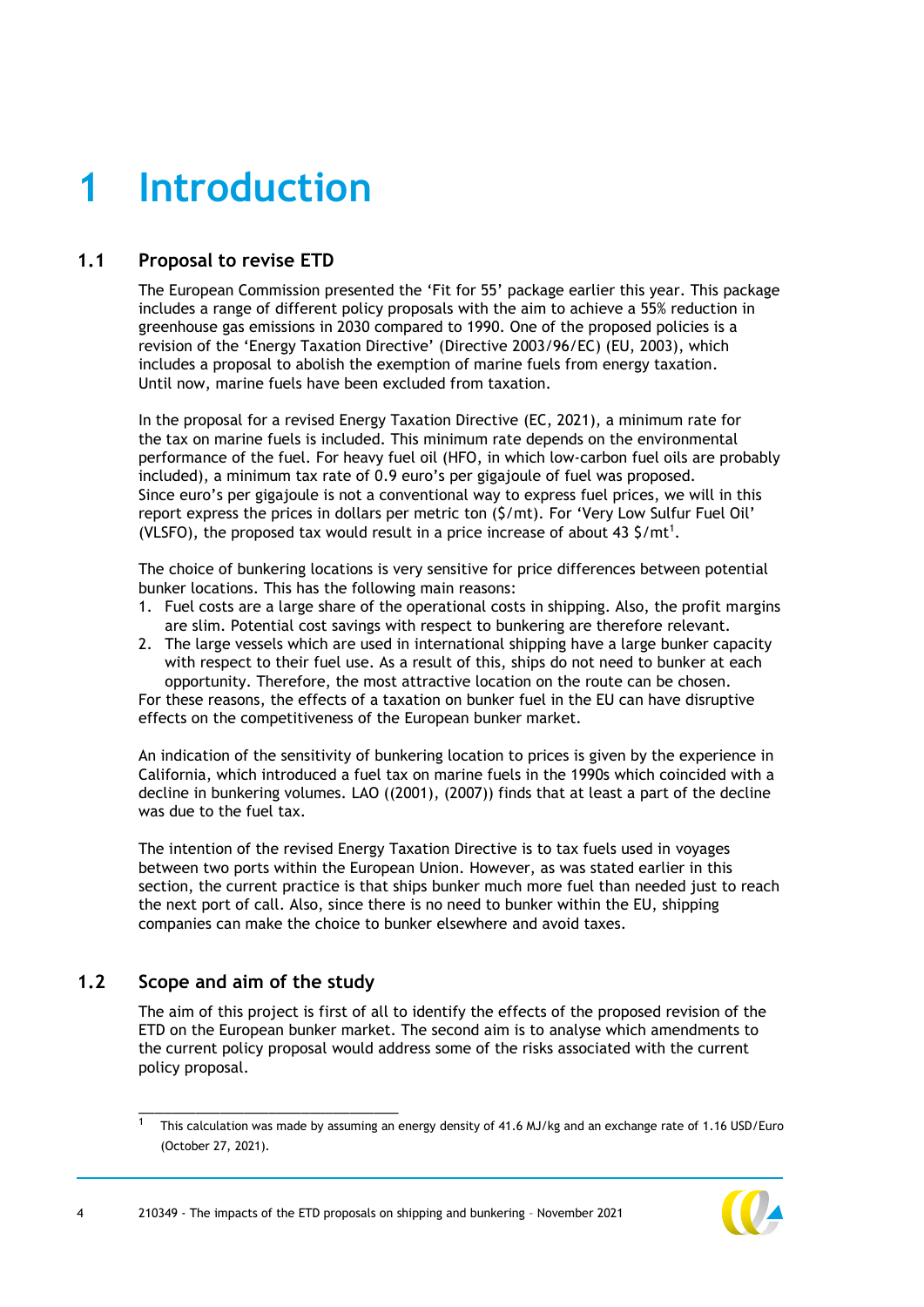The analysis in this study is largely focussed on the Port of Rotterdam, which is the largest bunker port in Europe. However, the risks which are identified in this study also apply to other ports within the European Union.

#### **Interpretation of the ETD revision**

The proposed revision of the ETD (EC, 2021) states a minimum price for marine fuels for intra-EU waterborne navigation. This is defined as follows:

*— "For the purposes of this Article, 'intra-EU waterborne navigation' shall mean navigation between two ports located in the Union, including domestic navigation." (Article 15).*

This leaves room for different interpretation. For example, it is not clear when bunkered fuel should be taxed: does the tax apply to all bunkered fuel if the next port of call is within the EU, or is only to the amount of fuel which is needed to reach the next port(s) subject to the tax? This ambiguity could lead to issues. For example, when national tax authorities, which are responsible for charging the taxes, have a different interpretation of when the tax should be charged. This could harm the level playing field in the European Union. For the purpose of this study we needed to base our analysis on a certain interpretation of the policy proposal. We assume, in line with the current practice of fuel taxation, that the taxation in the European Union is implemented in every member state as follows:

*— Whenever a vessel bunkers in an EU port and the next port of call is within the EU, the tax applies to the full amount of fuel which is bunkered.*

The common practice in energy taxation is to levy energy taxes on liquid fuels at tax warehouses. When the fuels are brought into circulation, i.e. when they leave the warehouse, energy taxes are levied (CE Delft et al., 2014). Bunker fuels, in contrast, are kept in bunkers and not subject to energy taxes. When Tax Authorities would implement the energy taxation directive, it is possible that they use a similar structure for taxing fuels used in waterborne transport. They would then need to make a distinction between intra-EU and extra-EU waterborne transport. Possible parameters for such a distinction could be the location of the next port of call.

#### <span id="page-5-0"></span>**1.3 Outline of the report**

This study first of all provides an overview of the current bunkering choices in maritime shipping (Chapter [2\)](#page-4-3). The differences between the two main types of shipping (container and bulk) are identified, and the current bunkering choices are analysed in detail with the use of data supplied by the Port of Rotterdam. Chapter [3](#page-11-0) provides an analysis of the impact of the proposed revision of the ETD. For container shipping, this analysis is done based on the sailing pattern of two actual vessels. For bulk shipping, where regular sailing patterns are uncommon, different scenarios are identified and analysed. Chapter [4](#page-16-1) includes concrete advice on how to reduce the negative effects which would result from the current proposal for the revision of the ETD.

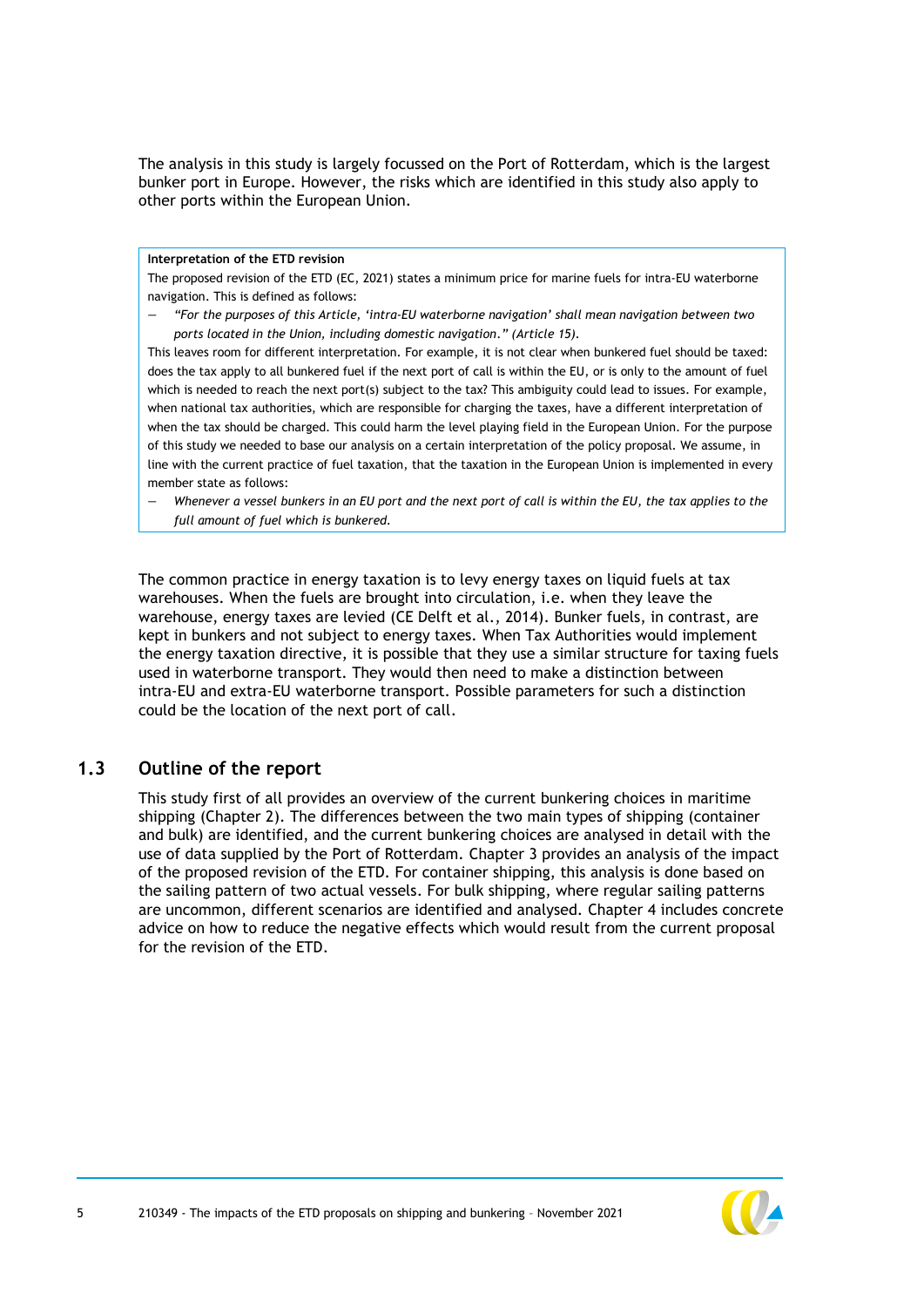# <span id="page-6-0"></span>**2 Where & when do ships bunker?**

### **2.1 Introduction**

<span id="page-6-1"></span>In this chapter, the current practice of bunkering in maritime shipping is analysed in some detail. The chapter focusses on bunkering in ports. It is also possible to bunker at sea, but this is less common. An important aspect for the bunkering choices of shipping companies is the amount of distance which can be sailed without bunkering. A short analysis of the bunker capacities, and corresponding distances that can be sailed, is included in Paragraph [2.2.](#page-6-2)

When discussing bunkering choices in maritime shipping, a distinction between two types of shipping exist: liner shipping and tramp shipping. Paragraph [2.3](#page-8-0) contains a definition of these two categories. Paragraph [2.4](#page-8-1) focusses on the bunkering choices in container shipping (container ships are always liners). Paragraph [2.5](#page-9-0) focusses on the bunkering choices in bulk shipping (most bulk ships are tramps).

### <span id="page-6-2"></span>**2.2 Bunker capacities in maritime shipping**

The ships used in international shipping have large bunker capacities, which means that they can call a significant amount of ports without bunkering.

[Table 1](#page-7-0) contains an overview of the distance that can be sailed without bunkering per ship and size category. From this table, it is clear that the distances that can be covered when a ship is fully fuelled are larger than the distances between main bunker ports:

- Rotterdam-Fujairah: 7,000 nm;
- Rotterdam-Singapore: 9,300 nm;
- Rotterdam-Houston: 6,200 nm.

Resulting from the distances that can be sailed, shipping companies have a large flexibility to choose the most convenient location to bunker; whenever one bunker port is expensive, they will usually pass by one or more less expensive bunker ports before they need to bunker. In practice, this results in the ships bunkering at the least expensive location.

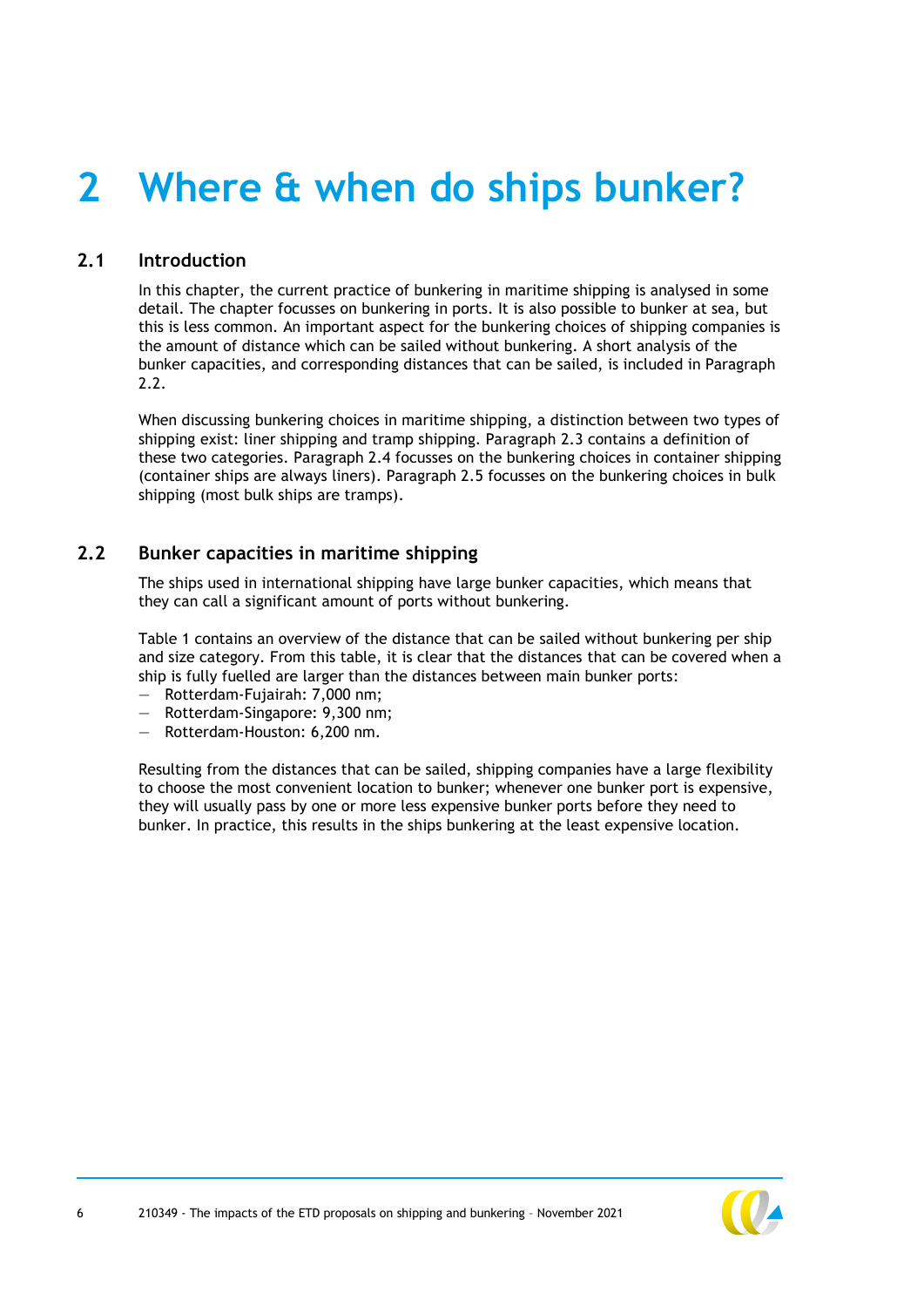<span id="page-7-1"></span>



Source: (Repsol, 2021).

| Ship type           |                 | <b>Unit</b> | Distance on one fuel<br>tank (1,000 nm) |
|---------------------|-----------------|-------------|-----------------------------------------|
| <b>Bulk carrier</b> | 0-9,999         | dwt         | 51                                      |
| <b>Bulk carrier</b> | 10,000-34,999   | dwt         | 33                                      |
| <b>Bulk carrier</b> | 35,000-59,999   | dwt         | 31                                      |
| <b>Bulk carrier</b> | 60,000-99,999   | dwt         | 31                                      |
| <b>Bulk carrier</b> | 100,000-199,999 | dwt         | 33                                      |
| <b>Bulk carrier</b> | $200,000-+$     | dwt         | 35                                      |
| Container           | 0-999           | teu         | 38                                      |
| Container           | 1,000-1,999     | teu         | 32                                      |
| Container           | 2,000-2,999     | teu         | 33                                      |
| Container           | 3,000-4,999     | teu         | 31                                      |
| Container           | 5,000-7,999     | teu         | 30                                      |
| Container           | 8,000-11,999    | teu         | 33                                      |
| Container           | 12,000-14,499   | teu         | 38                                      |
| Container           | 14,500-19,999   | teu         | 46                                      |
| Container           | $20,000-+$      | teu         | 50                                      |
| Oil tanker          | $0-4,999$       | dwt         | 16                                      |
| Oil tanker          | 5,000-9,999     | dwt         | 13                                      |
| Oil tanker          | 10,000-19,999   | dwt         | 10                                      |
| Oil tanker          | 20,000-59,999   | dwt         | 11                                      |
| Oil tanker          | 60,000-79,999   | dwt         | 14                                      |
| Oil tanker          | 80,000-119,999  | dwt         | 17                                      |
| Oil tanker          | 120,000-199,999 | dwt         | 19                                      |
| Oil tanker          | $200,000-$      | dwt         | 28                                      |

<span id="page-7-0"></span>

|  |  |  | Table 1 - Distance that can be sailed on a full bunker fuel tank |  |  |  |  |  |  |  |  |  |
|--|--|--|------------------------------------------------------------------|--|--|--|--|--|--|--|--|--|
|--|--|--|------------------------------------------------------------------|--|--|--|--|--|--|--|--|--|

Source: CE Delft&Ecorys, (2020).

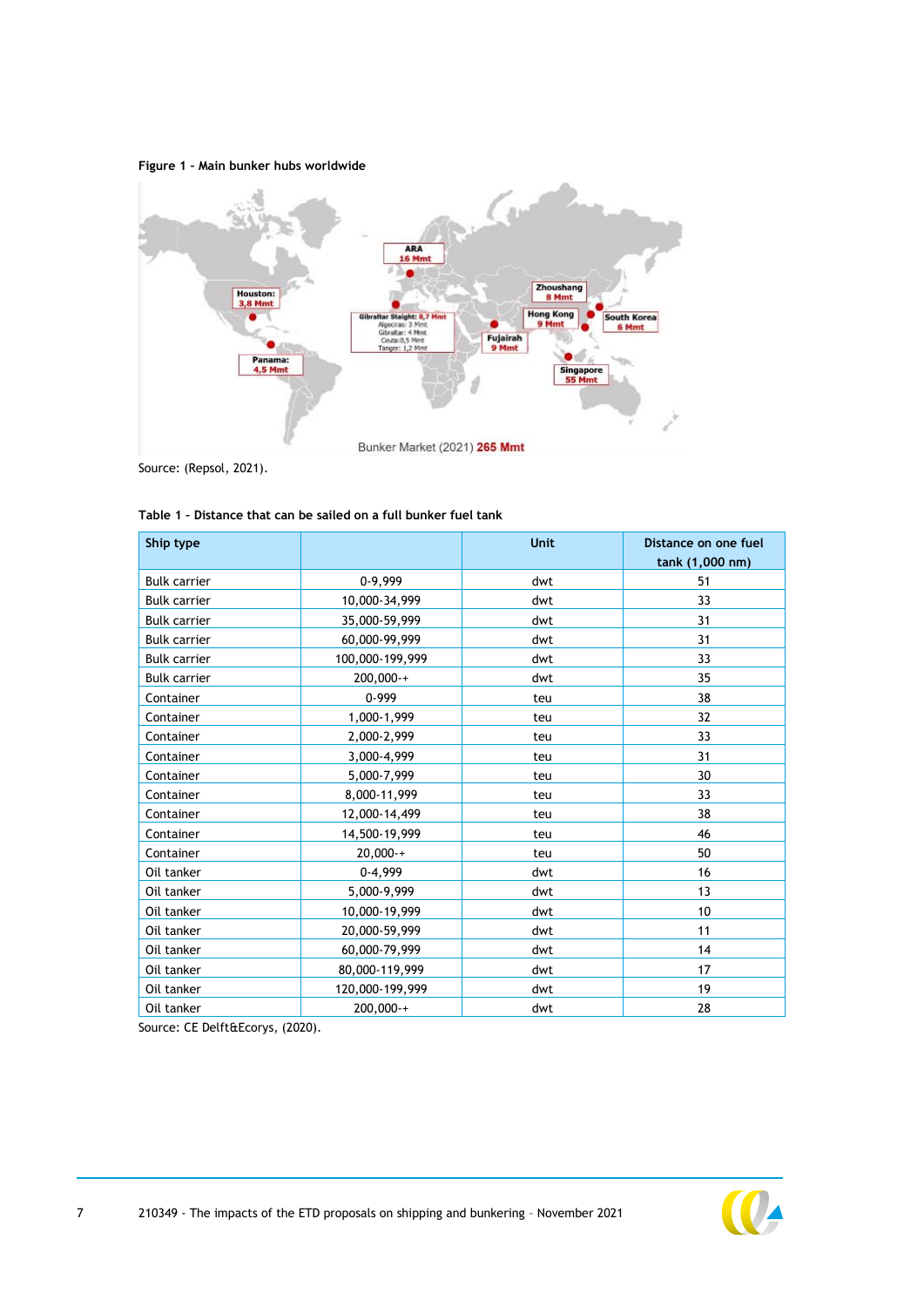### **2.2.1 Position Rotterdam**

With a volume of 9.6 million tonnes of bunker fuel in 2020, Rotterdam is the largest bunker port in Europe and part of the largest bunker cluster in Europe (ARA region as included in [Figure 1\)](#page-7-1). On a global level Rotterdam had a market share of around 4%<sup>2</sup> in 2020, lagging far behind market leader Singapore with a market share of roughly 20%. Another 20% is bunkered in the United Stated of America, United Arab Emirates and Russia.<sup>3</sup>

#### <span id="page-8-0"></span>**2.3 Difference between liner shipping and tramp shipping**

In shipping, a distinction between two types of sailing can be made (Stopford, 2009):

- 1. Liners, which are ships which sail between a number of ports in a repeating pattern.
- 2. Tramp shipping, which means that the next port of call is chosen based on the current demand. These ships therefore sail in unpredictable patterns and do not always know what their next port of call will be.

Because of the significant differences between these two types of shipping, the analysis of the impacts of the proposed bunker fuel tax is presented separately for both categories.

<span id="page-8-1"></span>All container ships are liners. On the other hand, 60% of bulk vessels are used for tramp shipping (Robertshaw, forthcoming). Other ship types, such as cruise ships, can be either liners or tramps.

### **2.4 Bunkering choices for container shipping**

All container ships are liners, as are most RoRo and RoPax ships. Liners offer predictable timing to their customers and therefore bunker at the ports in their schedule, i.e. ports where they load or unload cargo. Over time a sailing schedule can also be adjusted to include a port where it is cheap(er) to bunker and where there is a demand to tranship cargo.

#### **2.4.1 Data Rotterdam**

The Port of Rotterdam provided us with statistical information of container feeder and deep sea operators which visited the Port of Rotterdam between 1 January and 30 September 2021. For all of these voyages, it was registered whether:

- The next port of call was within the EU, within Europe but outside the  $EU<sup>4</sup>$  or outside of the EU<sup>5</sup>.
- Whether the ship bunkered in Rotterdam.

|                           | Visits | Visits with bunker activity | Percentage of visits with bunker activity |
|---------------------------|--------|-----------------------------|-------------------------------------------|
| Within Europe, outside EU | .197   | 779                         | 65%                                       |
| Outside EU                | 575    | 339                         | 59%                                       |
| In EU                     | 2.854  | 1.841                       | 65%                                       |
| No data                   | 611    | 199                         | 33%                                       |

#### **Table 2 – Bunker behaviour and the next port of call for containerships visiting the Port of Rotterdam**

2 Market share is calculated based on Ship and Bunker: Welcome to the 229 Million Metric Ton Global Bunker [Market!.](https://shipandbunker.com/news/world/375323-welcome-to-the-229-million-metric-ton-global-bunker-market)

<sup>3</sup> WoodMackenzie, (2021) not published.

<sup>4</sup> These are voyages to the UK, Albania, Norway, Montenegro, Ukraine and Moldavia.

Russia and Turkey were labelled as outside of Europe.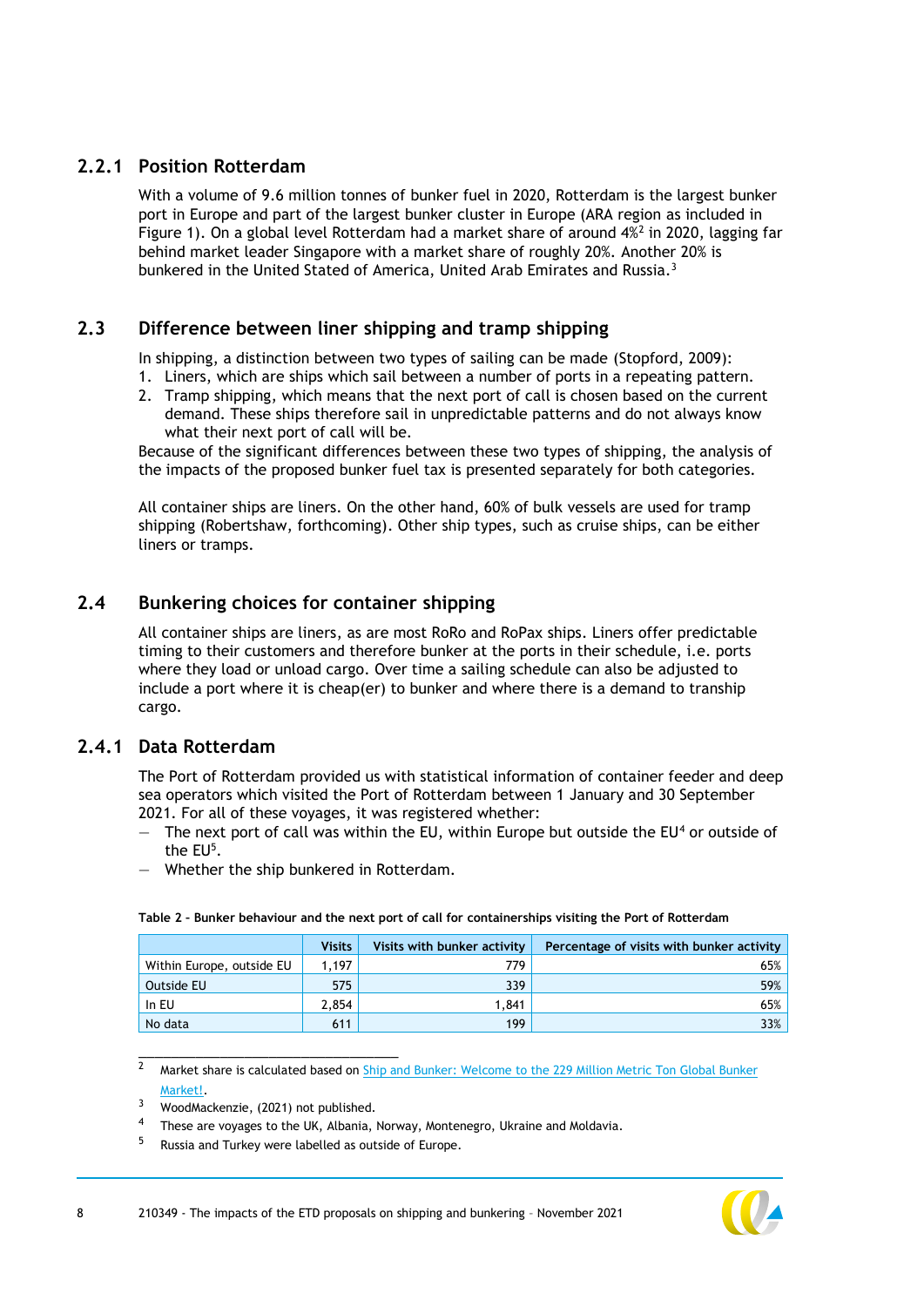From this data, it first of all becomes clear that a significant percentage of the vessels which called at Rotterdam had a next port of call within the EU (62% of visits with a known next destination). Depending on the interpretation of 'intra-EU waterborne navigation' by the Netherlands Tax Administration, fuels bunkered on these voyages could be taxed under the proposed revision of the ETD. Of these voyages, 65% currently bunkers in Rotterdam. Therefore, the proposed tax would potentially apply to a significant amount of the bunker fuel.

## <span id="page-9-0"></span>**2.5 Bunkering choices for bulk shipping**

An estimated sixty percent of bulk vessel are used for tramp shipping. Therefore, the analysis of these vessels gives an indication of the bunkering choices of tramps. However, since the available data does not distinguish between tramp bulk vessels and liner bulk vessels, the analysis of these vessels cannot make a clear distinction between those two categories. For tramp shipping the choice for bunker location is dependent on the contract. In case of time charters; the charterer pays for the fuel and decides where to bunker. In case of a voyage charter; the shipping company pays for the fuel and decides where to bunker.

#### **2.5.1 Data Rotterdam**

Port of Rotterdam supplied us with data for different vessel types. For this analysis, the data of four types of bulk ships is presented:

- bulk carriers;
- chemical tankers;
- general Dry Cargo;
- tankers.

[Table 3](#page-9-1) shows the next port of call and bunkering behaviour for these ship types from January 1 to September 1, 2021.

|                    |                           | <b>Bulk</b>     | <b>Chemical</b> | <b>General</b> | <b>Tankers</b> | <b>Total</b> |
|--------------------|---------------------------|-----------------|-----------------|----------------|----------------|--------------|
|                    |                           | <b>Carriers</b> | <b>Tankers</b>  | Dry Cargo      |                |              |
| <b>Visits</b>      | Within Europe, outside EU | 42              | 223             | 274            | 137            | 676          |
|                    | Outside EU                | 78              | 60              | 56             | 157            | 351          |
|                    | In EU                     | 137             | 887             | 670            | 298            | 1,992        |
|                    | No data                   | 478             | 1.502           | 1,250          | 1.245          | 4,475        |
| Visits with bunker | Within Europe, outside EU | 40              | 146             | 186            | 104            | 476          |
| activity           | <b>Outside EU</b>         | 75              | 53              | 36             | 124            | 288          |
|                    | In EU                     | 125             | 595             | 496            | 220            | 1,436        |
|                    | No data                   | 435             | 1,049           | 831            | 981            | 3,296        |
| Percentage of      | Within Europe, outside EU | 95%             | 65%             | 68%            | 76%            | 70%          |
| visits with bunker | Outside EU                | 96%             | 88%             | 64%            | 79%            | 82%          |
| activity           | In EU                     | 91%             | 67%             | 74%            | 74%            | 72%          |
|                    | No data                   | 91%             | 70%             | 66%            | 79%            | 74%          |

<span id="page-9-1"></span>**Table 3 - Bunker behaviour and the next port of call for bulk carriers visiting the Port of Rotterdam.**

It is apparent from [Table 3](#page-9-1) that most bulk carriers, general cargo ships and tankers, do not report their next port of call. The ships that did report their next port of call often sailed to an EU port. Of these, 72% bunkered in Rotterdam. Therefore, it can be concluded that the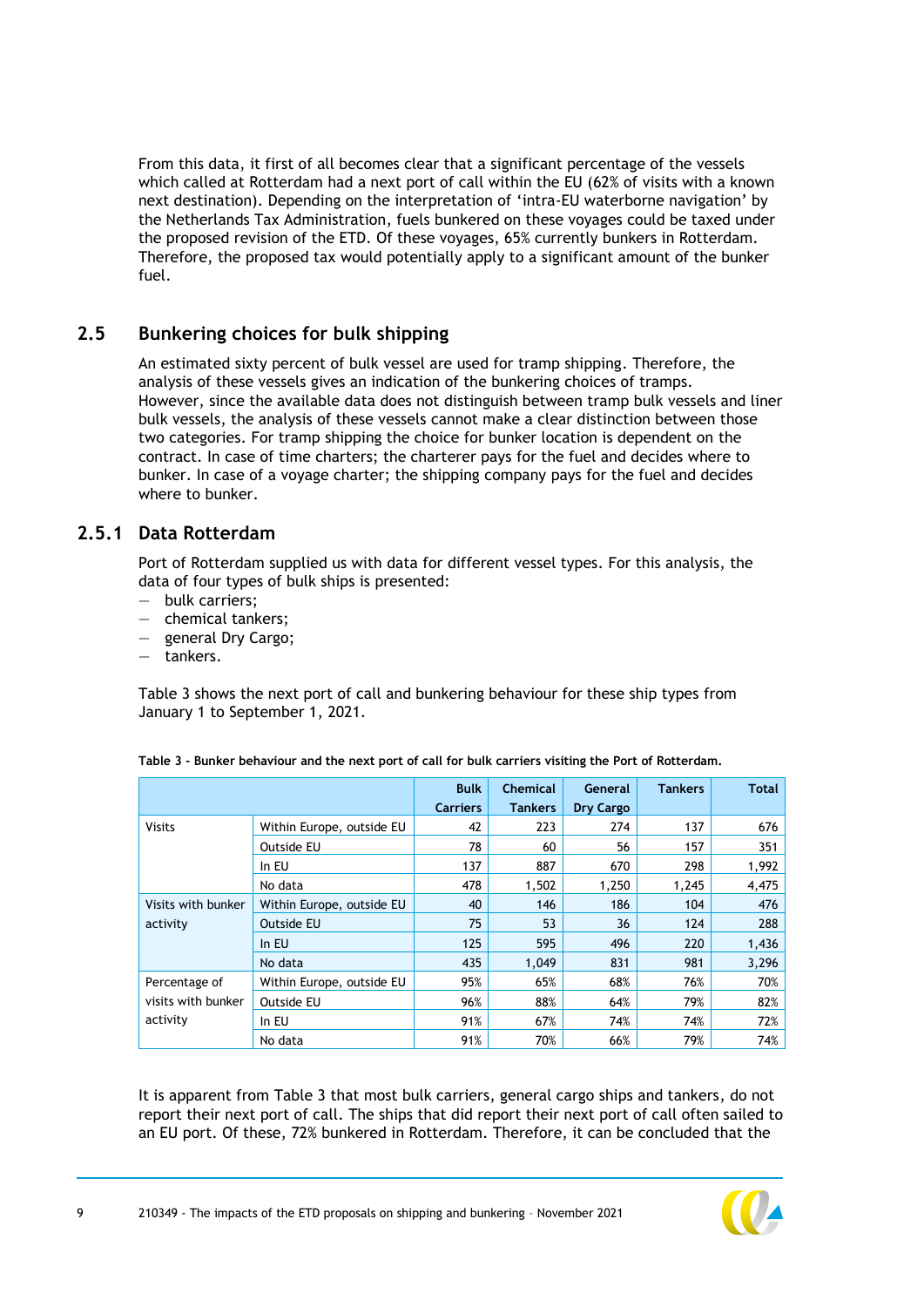proposed revision of the ETD could apply to a large amount of bunker activities for these ship types.

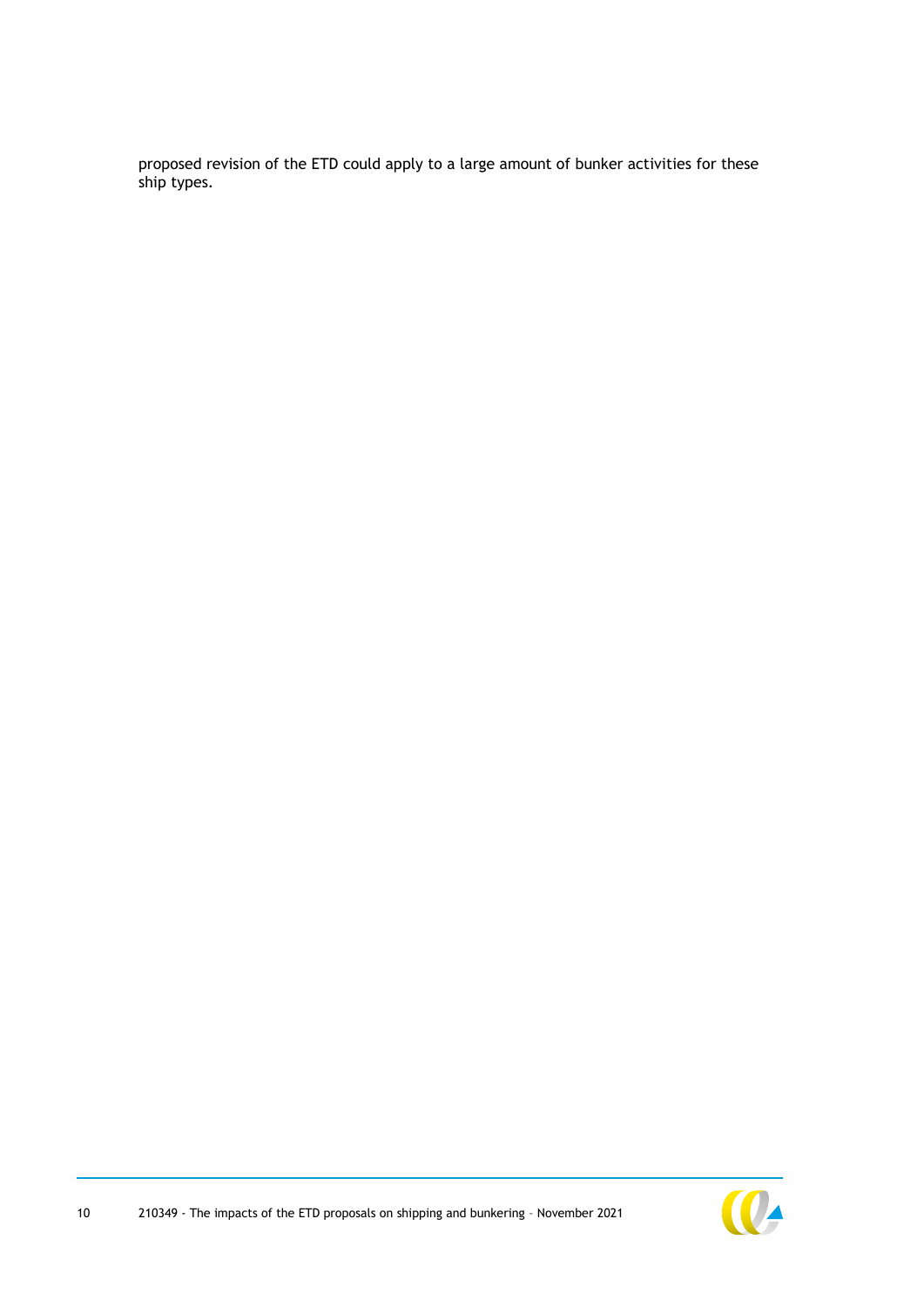# <span id="page-11-0"></span>**3 Impact of the ETD on bunkering choices**

#### **3.1 Introduction**

<span id="page-11-1"></span>In this chapter, the impact of the proposed revision of the ETD on bunkering choices is analysed for both liners and tramps. Since liners sail in predictable patterns, we chose to base the analyses on two existing container ships. For tramp shipping, it is not possible to make a similar analysis (because the ships do not sail in predictable patterns). For this reason the analysis for tramp shipping consists of a number of hypothetical but realistic scenario's in which there might be undesired effects due to the proposed fuel tax.

#### **3.2 Fuel choices of liners**

<span id="page-11-2"></span>Liner ships sail between a number of ports in a fixed loop. For this reason, these are useful cases to demonstrate the potential impacts of price increases on bunkering behaviour. We have chosen two existing example loops:

- 1. A large container vessel in a loop between Rotterdam and Qingdao (Asia).
- 2. A smaller container vessel in a loop between Rotterdam and Natal (South America).

#### **3.2.1 Rotterdam - Qingdao**

The first case which we considered is the loop between Rotterdam (Netherlands) and Qingdao (China) which is sailed by *CMA CGM Benjamin Franklin*. This is a large container vessel with a load capacity of 18,000 TEU (1,400 Reefers) and a bunker capacity of 16,500 tonnes of VLSFO (Freight Waves, 2020). [Figure 2](#page-12-0) is a picture of this vessel. The loop which is sailed by this vessel is summarized in [Table 4](#page-12-1) and [Figure 3.](#page-13-0)

Since the bunker capacity of 16,500 tonnes is larger than the estimated required 7,827 tonnes of VLSFO required for the round trip, it is clear that CMA CGM Benjamin Franklin is comfortably able to complete a loop with a single bunkering (or even less than one bunkering per loop). Therefore, the choice can be made to bunker at the least expensive location. The current bunker prices as well as the bunker prices with the proposed VLSFO tax are shown in [Table 5.](#page-13-1) This information shows first of all that in the current situation Rotterdam is, at 524 \$/mt, the least expensive place to bunker. Therefore, it is very likely that the vessel would currently choose to bunker all of its fuel in Rotterdam. However, since the destination after Rotterdam is Antwerp, the fuel bunkered in Rotterdam could be taxed under the proposed revision of the Energy Tax Directive when applied as indicated in Chapter [1.](#page-4-0) When adding the tax to the bunker price, Rotterdam becomes the least attractive bunker port on the loop. In this situation, according to our dataset Jeddah would be the least expensive port to bunker (527 \$/mt). It is therefore very likely that, in this scenario, the vessel would choose not to bunker in Rotterdam anymore.

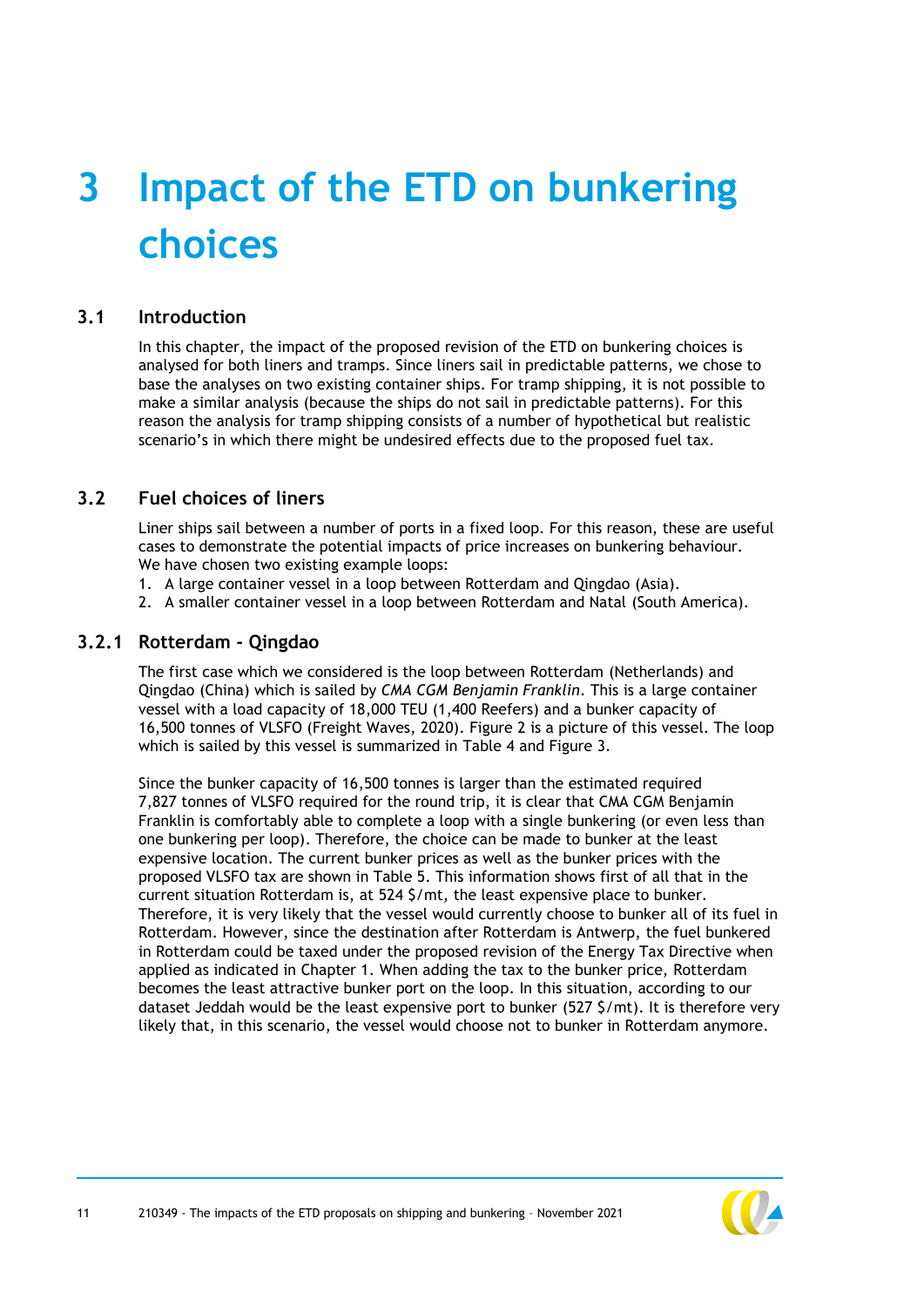<span id="page-12-0"></span>**Figure 2 – CMA CGM Benjamin Franklin**



Source: (Vesselfinder, 2021).

| From              | To          | Distance (nm) | <b>Sailing time</b><br>(days, 15 knots) <sup>6</sup> | <b>Estimated fuel use</b><br>$(tonnes)^7$ |
|-------------------|-------------|---------------|------------------------------------------------------|-------------------------------------------|
| Rotterdam         | Antwerp     | 144           | 0.4                                                  | 45                                        |
| Antwerp           | Le Havre    | 224           | 0.7                                                  | 70                                        |
| Le Havre          | Jeddah      | 4,403         | 12.2                                                 | 1,368                                     |
| Jeddah            | Qingdao     | 7,693         | 21.4                                                 | 2,390                                     |
| Qingdao           | Ningbo      | 439           | 1.3                                                  | 136                                       |
| Ningbo            | Shanghai    | 87            | 0.3                                                  | 27                                        |
| Shanghai          | Yantian     | 968           | 2.7                                                  | 301                                       |
| Yantian           | Singapore   | 1,851         | 5.2                                                  | 575                                       |
| Singapore         | Tanger Med  | 7,720         | 21.4                                                 | 2,399                                     |
| <b>Tanger Med</b> | Southampton | 1,367         | 3.8                                                  | 425                                       |
| Southampton       | Rotterdam   | 293           | 0.8                                                  | 91                                        |
| <b>Totals</b>     |             | 25,189        | 70                                                   | 7,827                                     |

<span id="page-12-1"></span>**Table 4 – The loop between Rotterdam and Qingdao**

 $\overline{6}$  The estimated sailing time is excluding time spent at berth.<br> $\overline{7}$  The estimated fuel use is based on the average fuel use of a

<sup>7</sup> The estimated fuel use is based on the average fuel use of a container vessel in the category 14,500-19,999 TEU (CE Delft & et al, 2020). This average fuel use, which includes time spent at berth, is 311 kg VLSFO/nm.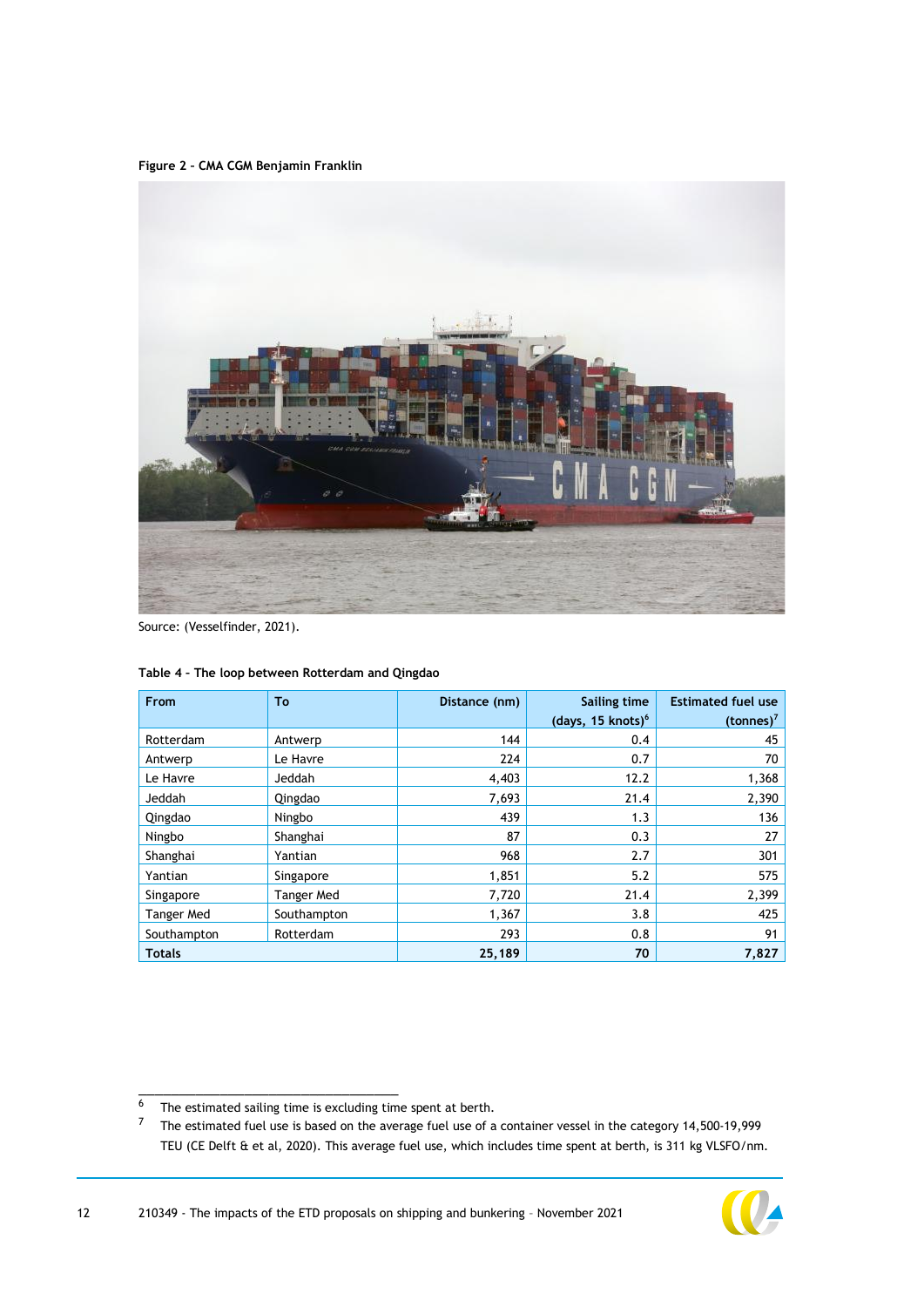

<span id="page-13-0"></span>**Figure 3 – The loop between Rotterdam and Qingdao, with VLSFO bunker prices indicated at bunker ports**

<span id="page-13-1"></span>**Table 5 – Possible bunker ports on the loop**

\_\_\_\_\_\_\_\_\_\_\_\_\_\_\_\_\_\_\_\_\_\_\_\_\_\_\_\_\_\_\_\_

| <b>Bunker port</b> | <b>Current bunker price</b> | <b>Price with revised ETD</b> |
|--------------------|-----------------------------|-------------------------------|
|                    | VLSFO (\$/mt) <sup>a</sup>  | (S/mL)                        |
| Rotterdam          | 524                         | 567                           |
| Jeddah             | 527                         | 527                           |
| Qingdao            | 552                         | 552                           |
| Ningbo             | 543                         | 543                           |
| Shanghai           | 551                         | 551                           |
| Singapore          | 541                         | 541                           |
| Tanger Med         | 533                         | 533                           |

<sup>a</sup> The current bunker prices are half-year average prices for the period April 27-October 26, 2021 (Ship and Bunker, 2021). A complete overview of bunker prices is included in Appendix [A.](#page-22-0)

### **3.2.2 Rotterdam – Natal**

The second case which we considered is the loop between Rotterdam (Netherlands) and Natal (Brazil) sailed by *CMA CGM Cayenne*. This is a smaller size container vessel with a load capacity of 2,140 TEU (530 Reefers). The bunkering capacity of this vessel is estimated to be  $3,300$  tonnes of VLSFO $8$ . [Figure 24](#page-12-0) is a picture of this vessel. The loop which is sailed by this vessel is summarized in [Table 6](#page-15-0) and [Figure 5.](#page-15-1)

<sup>8</sup> For this specific vessel, the bunker capacity was not available in the Clarksons Fleet Register. Therefore, the bunker capacity was estimated based on the bunker capacity of seventeen container ships of similar size which did have bunker capacity information in the register.

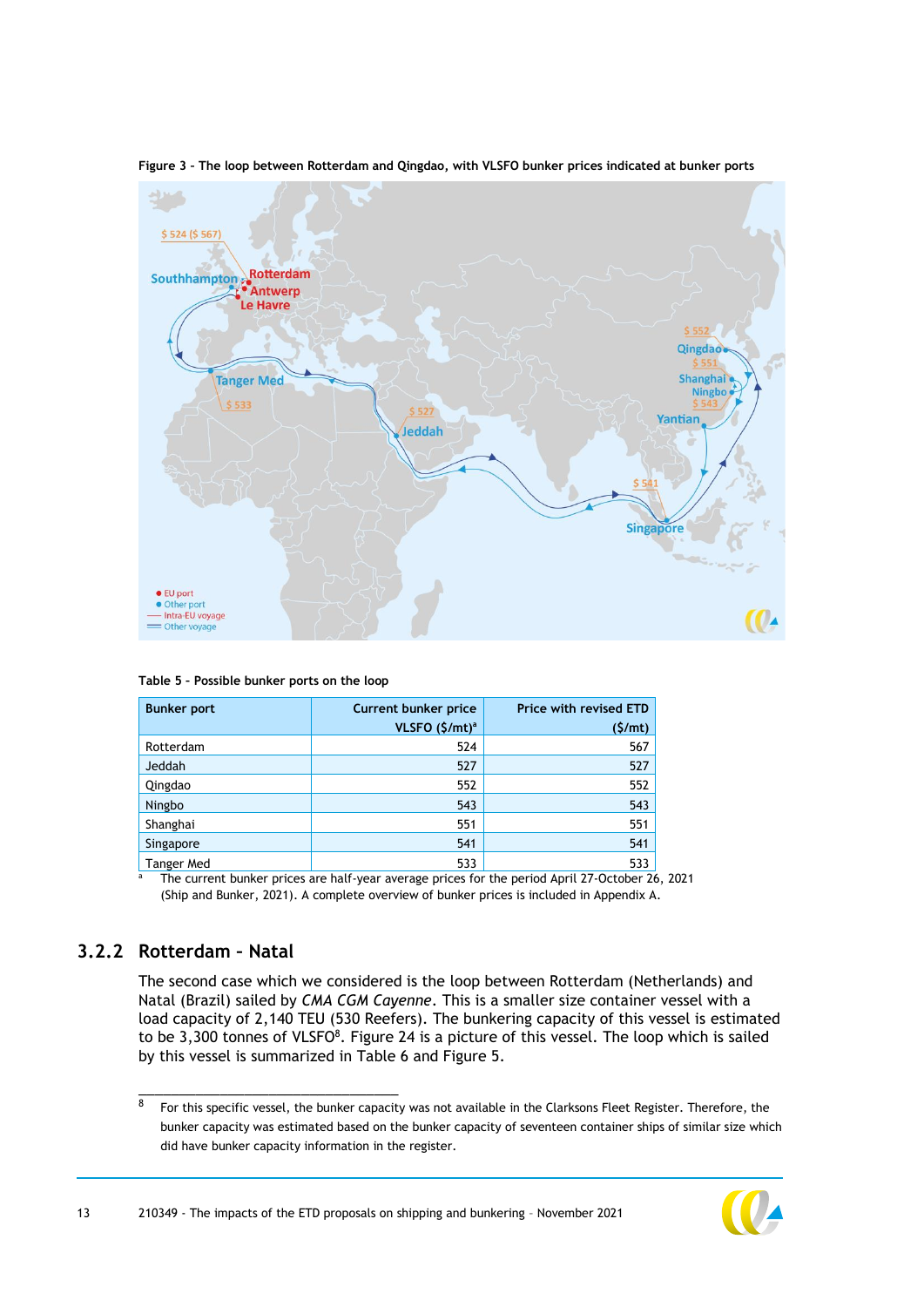Since the bunker capacity of 3,300 tonnes is larger than the required 1,857 tonnes of VLSFO, it is clear that also CMA CGM Cayenne can complete an entire loop without bunkering. Therefore, the choice can be made to bunker at the least expensive location. The current bunker prices as well as the bunker prices with the proposed VLSFO tax are shown in [Table 7.](#page-16-2) This information shows first of all that in the current situation Rotterdam is, at 524 \$/mt, the least expensive port on the loop to bunker. When adding the proposed tax, Rotterdam is no longer the least expensive bunkering port: this now is Algeciras. The reason why Algeciras can offer competitive bunker prices is that, unlike Rotterdam, the next destination on the loop (London) is outside of the EU.



**Figure 4 – CMA CGM Cayenne**

Source: (Vesselfinder, 2021).

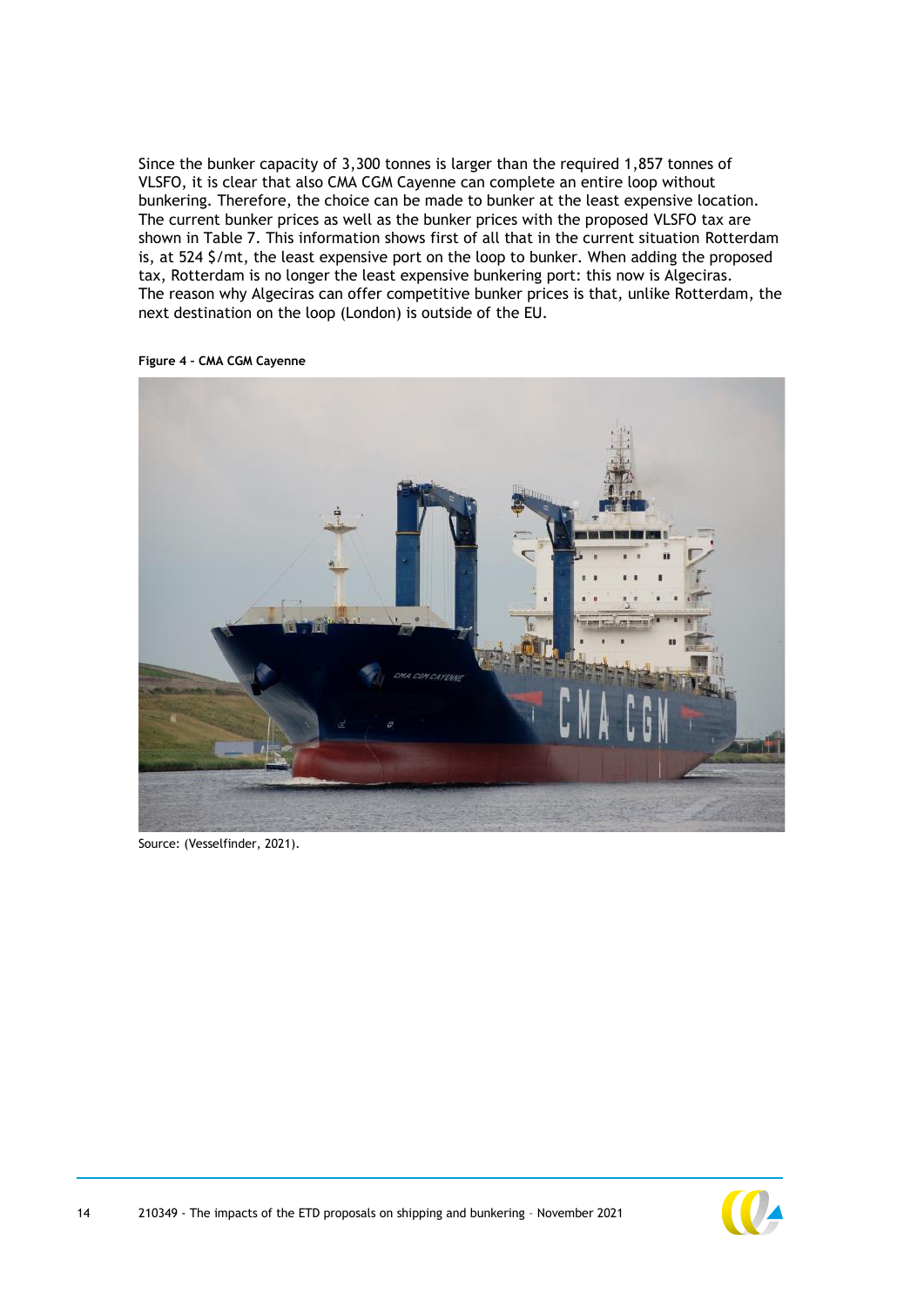<span id="page-15-0"></span>**Table 6 – The loop between Rotterdam and Natal**

| From                | To                  | Distance (nm) | Sailing time<br>(days, 15 knots) <sup>9</sup> | <b>Estimated fuel use</b><br>$(tonne)^{10}$ |
|---------------------|---------------------|---------------|-----------------------------------------------|---------------------------------------------|
| Rotterdam           | Le Havre            | 335           | 1.0                                           | 44                                          |
| Le Havre            | Philipsburg         | 5,051         | 14.5                                          | 670                                         |
| Philipsburg         | Port of Spain       | 535           | 1.5                                           | 71                                          |
| Port of Spain       | Degrad des Cannes   | 765           | 2.2                                           | 101                                         |
| Degrad des Cannes   | Vila do Conde       | 619           | 1.8                                           | 82                                          |
| Lia do Conde        | Fortaleza           | 792           | 2.3                                           | 105                                         |
| Fortaleza           | Natal               | 245           | 0.7                                           | 33                                          |
| Natal               | Algeciras           | 3,887         | 11.2                                          | 516                                         |
| Algeciras           | London gateway port | 1,519         | 4.4                                           | 202                                         |
| London gateway port | Rotterdam           | 253           | 0.7                                           | 34                                          |
| <b>Totals</b>       |                     | 14,001        | 40                                            | 1,857                                       |

<span id="page-15-1"></span>





The estimated sailing time is excluding time spent at berth.

 $10$  The estimated fuel use is based on the average fuel use of a container vessel in the category 14,500-19,999 TEU (CE Delft & et al, 2020). This average fuel use, which includes time spent at berth, is 311 kg VLSFO/nm.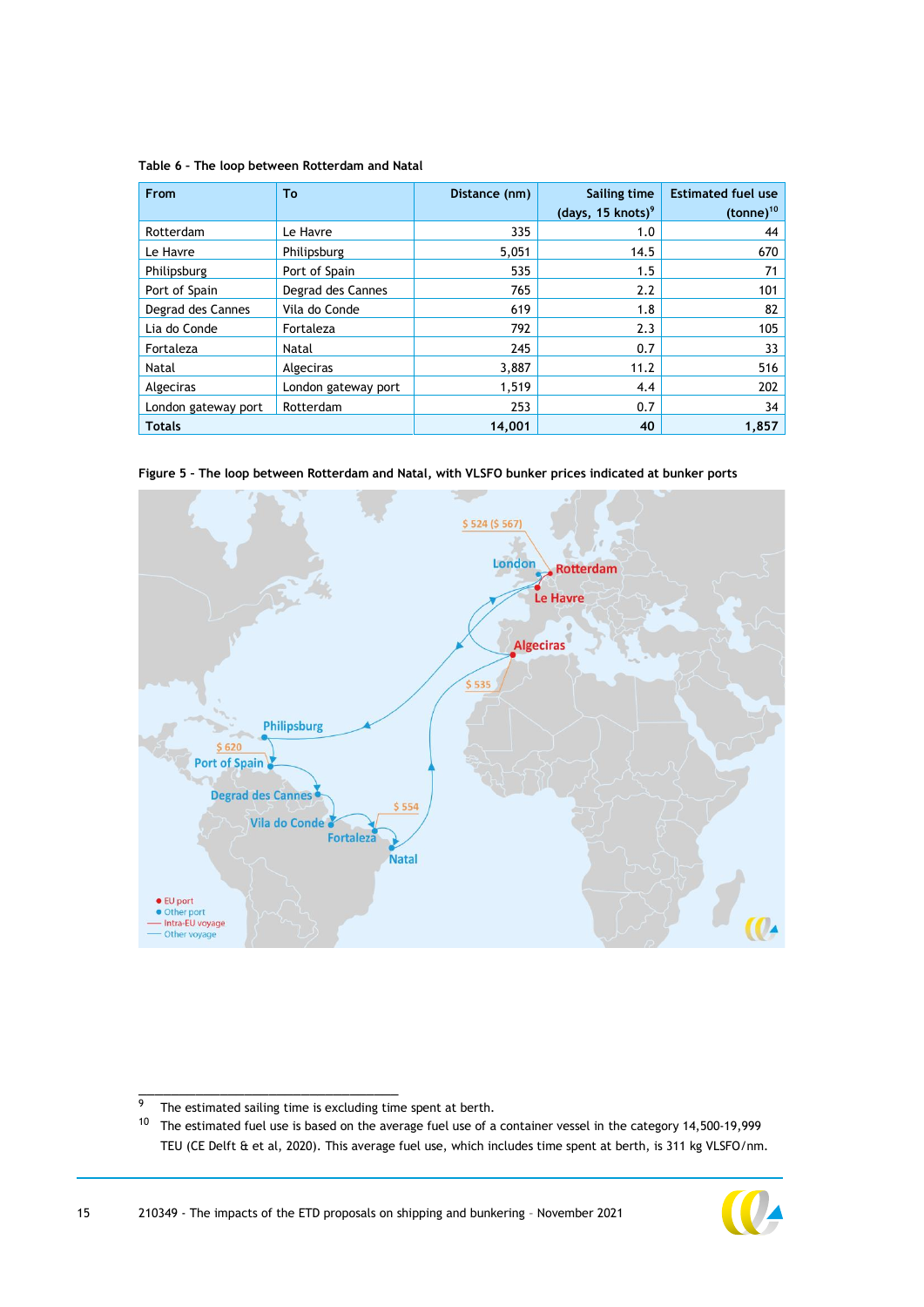<span id="page-16-2"></span>**Table 7 – Possible bunker ports on the loop**

| <b>Bunker</b><br>port   | Current bunker price VLSFO (\$/mt) <sup>a</sup> | Price with revised ETD (\$/mt) |
|-------------------------|-------------------------------------------------|--------------------------------|
| Rotterdam               | 524                                             | 567                            |
| Port of                 | 620                                             | 620                            |
| Spain                   |                                                 |                                |
| Fortaleza               | 554                                             | 554                            |
| Algeciras <sup>11</sup> | 535                                             | 535                            |

<span id="page-16-0"></span><sup>a</sup> The current bunker prices are half-year average prices for the period April 27-October 26, 2021 (Ship and Bunker, 2021). A complete overview of bunker prices is included in Appendix [A.](#page-22-0)

## **3.3 Fuel choices for tramp shipping**

The activity of the majority of bulk ships is not defined by a regular pattern of port calls: they sail to specific ports depending on the demand at a certain moment. This is called 'tramp shipping'. Because of the lack of regularity, it is not possible for this category of shipping to present scenario's comparable to the two scenario's for container vessels above.

For this reason, another approach was chosen to illustrate the effects of the proposed revision of the EDT on tramp shipping: the effects of the proposed tax are illustrated with the use of three scenario's which reflect situations in which the fuel tax causes negative effects for the European bunker market or confusion about whether the fuel should be taxed or not. The following scenarios were defined:

- 1. A bulk ship visits the Port of Rotterdam and afterwards continues to sail to Hamburg. Afterwards, it expects to continue sailing to a destination outside of the EU.
- 2. A bulk ship visits the Port of Rotterdam expecting to continue sailing to Singapore. After leaving the Port of Rotterdam, where it bunkered, it changes its course towards Hamburg.
- 3. A bulk ship visits the Port of Rotterdam and expects to continue its journey to Hamburg. After leaving the Port of Rotterdam, where it bunkered, it changes its course towards Singapore.
- <span id="page-16-1"></span>4. A bulk ship calls at Port of Rotterdam and does not know what the next port of call will be.

### **3.3.1 Case 1: To Hamburg and then out of the EU**

In the first case, in which the vessel continues sailing to Hamburg after leaving the Port of Rotterdam, fuel bunkered in Rotterdam would be taxed. If the vessel bunkers in Hamburg instead, the fuel would not be taxed, since it plans to call at a port outside of the EU afterwards. Therefore, it is likely that the vessel bunkers in Hamburg.

### **3.3.2 Case 2: Changing course to Hamburg**

\_\_\_\_\_\_\_\_\_\_\_\_\_\_\_\_\_\_\_\_\_\_\_\_\_\_\_\_\_\_\_\_

In this case, the vessel did not need to pay taxes over the fuel bunkered in Rotterdam (since the indicated next destination was Singapore). However, the ship changed course to Hamburg, which means that in hindsight the fuel should have been taxed. This creates a difficult situation for the administrations, where the right approach is not clear: should the ship still pay the tax after anchoring in Hamburg? If so, who's responsibility is it to claim the tax after the ship arrived at a port outside the EU?

 $11$  Even though Algeciras is an EU port, any fuel bunkered here by CMA GCM Cayenne would not be taxed, since the next destination (London Gateway Port) is not part of the EU.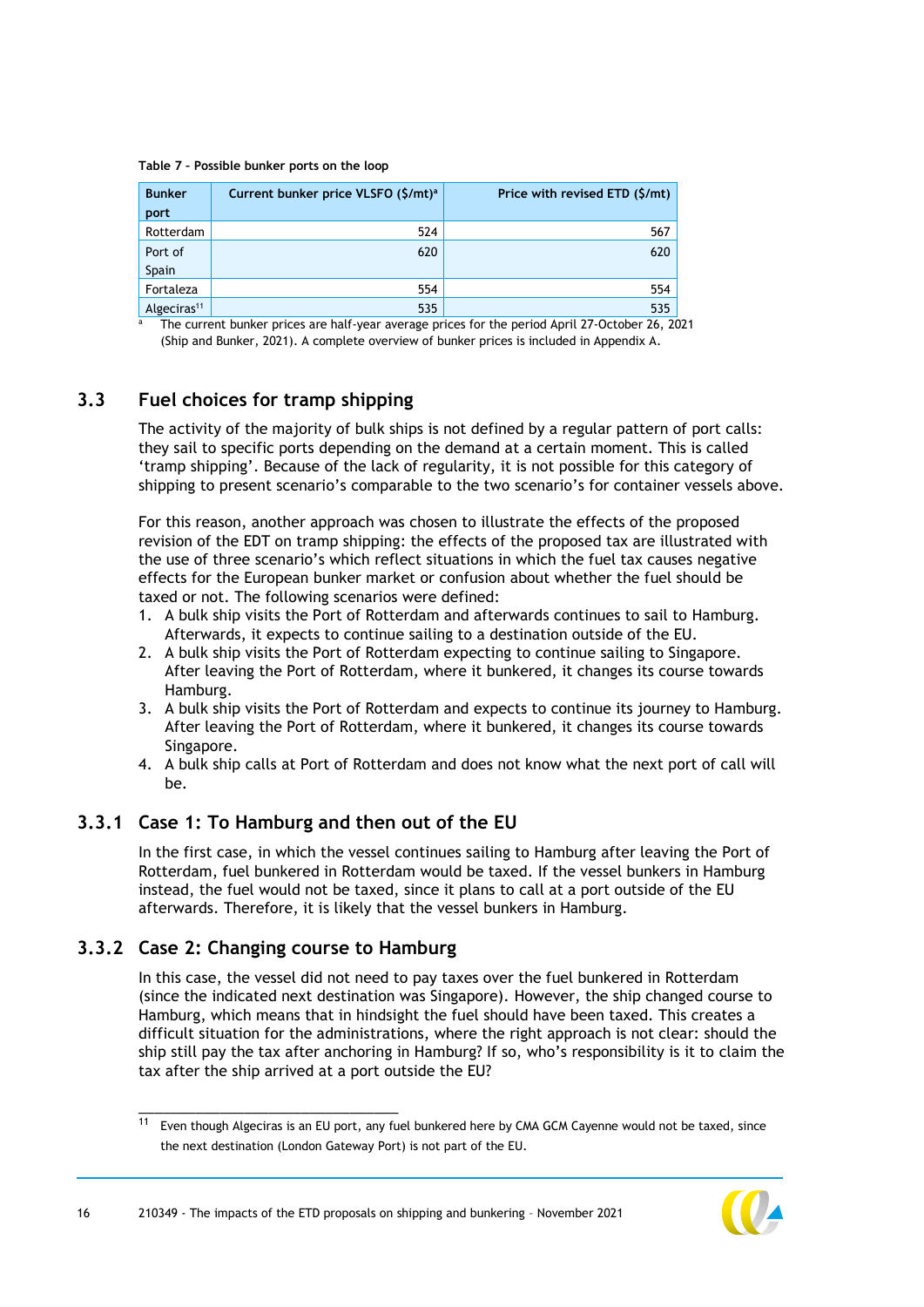### **3.3.3 Case 3: Changing course to Singapore**

In this case, the vessel needs to pay taxes over the fuel bunkered in Rotterdam (since the indicated next destination was Hamburg). However, the ship changed course to Singapore, which means that in hindsight the fuel shouldn't been taxed. This creates a difficult situation for the administrations, where the right approach is not clear: should taxes be refunded after anchoring in Singapore? If so, who's responsibility is it to check whether the ship arrived from an EU port?

#### **3.3.4 Case 4: Unknown next port of call**

In this scenario, which does occur in practice, it is unclear whether the fuel should be taxed.

When choosing not to tax the fuel, the risk is that the ship continues to sail to an EU port (in which case the fuel should have been taxed). Also, this would provide an incentive for ship owners to purposefully not indicate the next port of call, as a way to evade the tax.

<span id="page-17-0"></span>If the choice is made to tax the fuel instead, the risk is that the ship continues to sail out of the EU (in which case the fuel should not have been taxed). Also, this would motivate ship owners to bunker outside of the EU if possible.

### **3.4 Conclusion**

In this chapter, the potential impacts of the proposed revision of the ETD were analysed for both liner and tramps. We can conclude for both types of shipping, due to the large bunker capacities of vessels, there is a significant risk that bunkering activity will simply relocate outside of the EU. In practice, shipping companies choose the least expensive place to bunker. We showed that, with the expected execution of the proposed revision of the ETD, European ports will not be able to offer competitive bunker prices compared to many ports outside of the EU. If this is the case, the intended effects of the tax would not be achieved: the shipping companies are able to avoid paying the taxes and therefore the price of transport does not increase.

In tramp shipping, a number of additional problems were identified. These problems arise from the fact that tramps do not always know their next destination and sometimes change course to another port. The following four situations could be problematic:

- 1. The vessel sails from an EU port to a next EU port after which is it leaves the EU. *In this case, the risk is that instead of bunkering in the first EU port, fuel will be bunkered in the second EU port as it will not be taxed.*
- 2. During a port call, a vessel might have a next port call in the EU scheduled. After leaving the EU port, the destination might change to a port outside the EU. *In this case, the risk is that bunkered fuel is taxed. However, since the actual destination is not in the EU, the fuel should not have been taxed.*
- 3. During a port call, a vessel might have a next port call outside the EU scheduled. After leaving the EU port, the destination might change to a port inside the EU. *In this case, the risk is that bunkered fuel is not taxed. However, since the actual destination is not in the EU, the fuel should have been taxed.*
- 4. During a port call, the next destination might be unknown. *In this situation it is unclear whether the fuel should be taxed.*

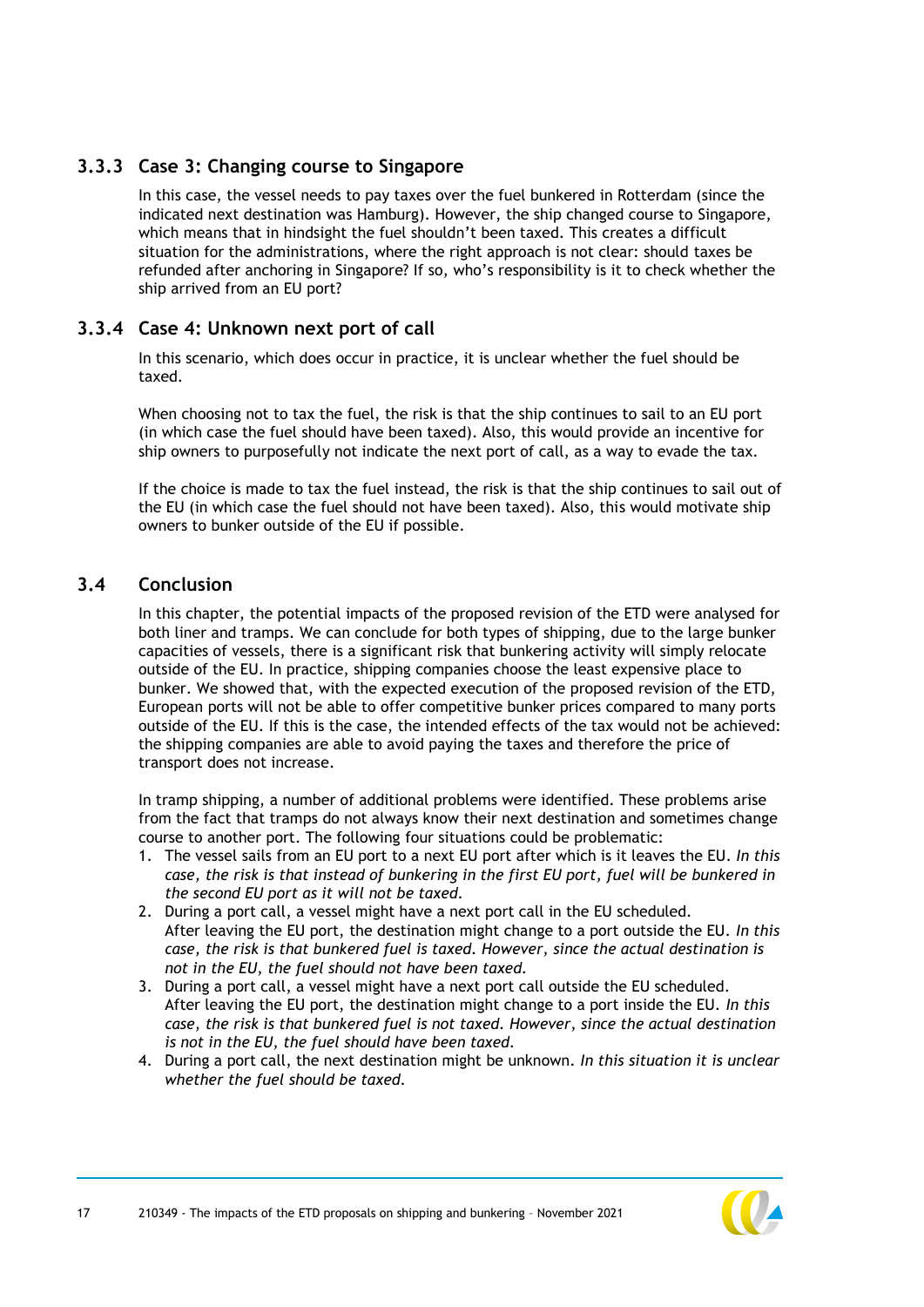In the first case, the problem is similar to liner shipping: bunkering will move to another port where taxes don't need to be paid. The problems identified in the next three cases will make the enforcement of the tax even more difficult for tramps in comparison to liners due to the fact that the next destination of a vessel is not fixed an therefore unknown.

This chapter has focussed on changing the bunkering location to other ports. It is also possible that ships increase bunkering at sea in response to the ETD.

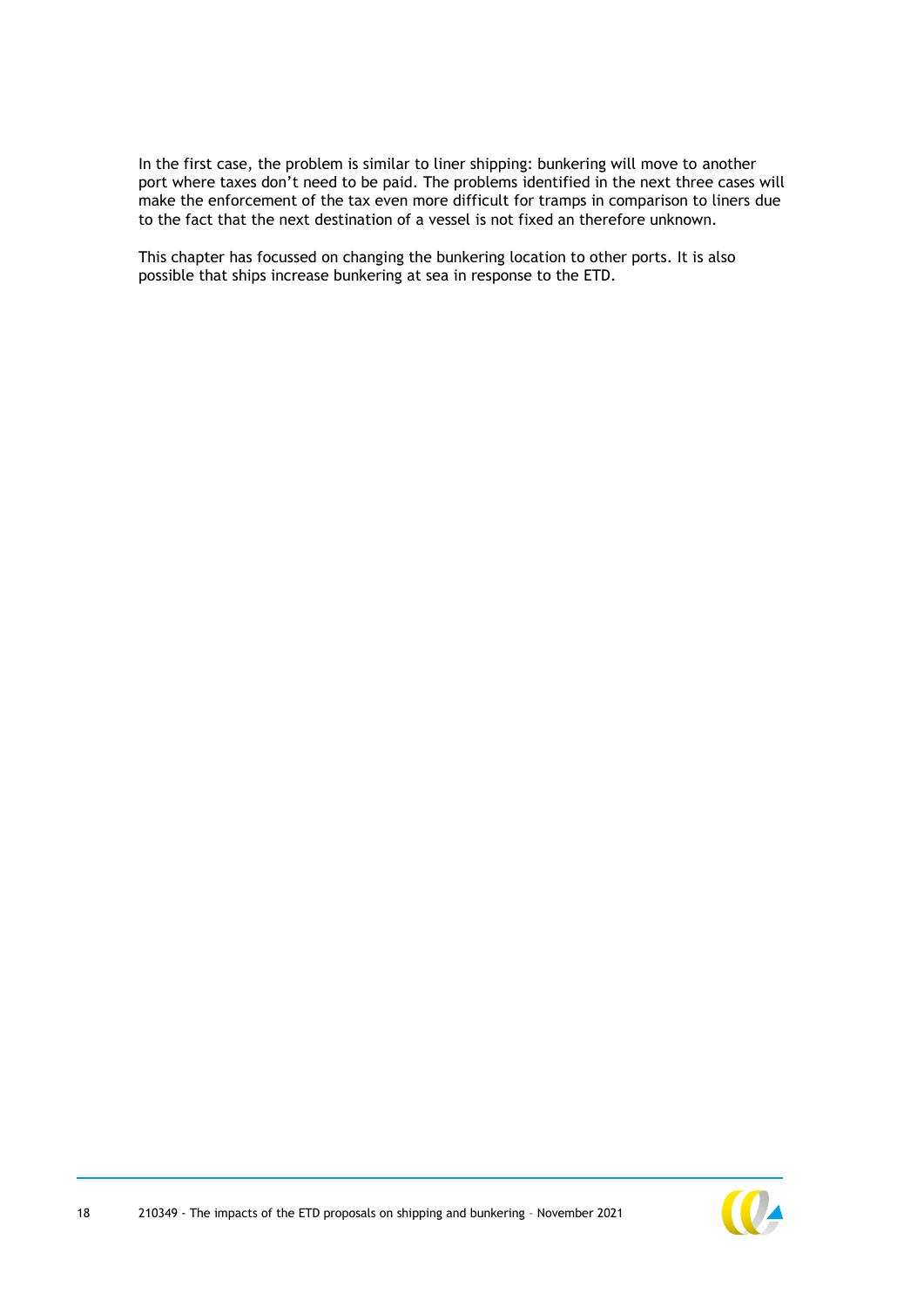# <span id="page-19-0"></span>**4 Mitigating risks of ETD**

The main risk associated with the proposed revision of the ETD is that bunker activity would relocate to ports outside of the EU. If this were to happen, there would be no positive impact on the greenhouse gas emissions, no tax revenues for European ports and a loss of associated economic activities in the EU.

The causes for the risks are:

- the lack of definition of 'intra-EU waterborne navigation' in the proposed ETD;
- the practice of European Tax Authorities to levy energy taxes at tax warehouses;
- $-$  the fact that ships bunker for multiple voyages.

Six different approaches were identified which could reduce this risk:

- 1. **Decreasing the scope to ship that tend to stay in the EU.** First of all, the scope of the tax could be narrowed such that only the bunker activity of ships which tend to stay in the EU and ferries<sup>12</sup> would be taxed. This would significantly decrease the damage to the EU bunker market, whereas it would achieve its goal for the ship types that remain under the scope. For cargo ships, limiting the tax to ships under 5,000 GT would be an option. These ships tend to be engaged in coastal trade, and they are excluded from several other EU measures such as the EU ETS and FuelEU maritime. However, the downside of this option is that the majority of the bunker fuels is no longer taxed. Therefore, the impact of this tax would be limited.
- 2. **Decreasing the scope to container shipping.** A second option to reduce some of the risks specific to bulk carriers is to narrow the scope of the taxation to containerships. Because container vessels are liners, the issues related to de unpredictability of port calls in tramp shipping are not present. This would make it considerably easier to determine what voyages should be taxed. However, the risk of bunkering activities relocating outside of the EU is still present.
- 3. **Decreasing the scope to a share of the fuels supplied.** A third option is to change the nature of the tax, such that only the share of fuels that is estimated to be used on voyages between EU ports would be taxed. For example, when a liner vessel arrives in Rotterdam (first port of call in the EU), continues to Antwerp where it bunkers and finally visits Le Havre (as last port of call in the EU) only the amount of fuel used between the last two ports (e.g. 70 tonnes in case of the *CMA CGM Benjamin Franklin*) will be taxed. Based on the minimum tax rate of 43 USD per tonne this would result in a tax of 3,010 USD. The advantage of this option is that it would reduce the distortion of the competitive market significantly, the disadvantage that it would be administratively complex.
- 4. **Pay for use.** A fourth option is to apply the tax to the fuel used while navigating between EU ports, rather than to fuel bunkered in Europe. In this case, it does not matter where the bunker activity happens: what matters is the sailing pattern. With the EU-MRV regulation (Regulation (EU) 2015/757) (EU, 2015) in place, the fuel use between EU ports is already monitored on a vessel basis. When we would consider the example from the previous option this would mean that the amount of tax levied would be 4,945 USD (based on a fuel consumption of 115 tonnes between Rotterdam-Antwerp-Le Havre for *Benjamin Franklin*). The advantage of this option is that there is no

 $12$  Ferries which navigate between two fixed ports always either stay in the EU (in which case the tax applies) or have one destination outside of the EU (in which the tax does not apply). For this reason, no competitive disadvantage for the EU bunker market occurs.

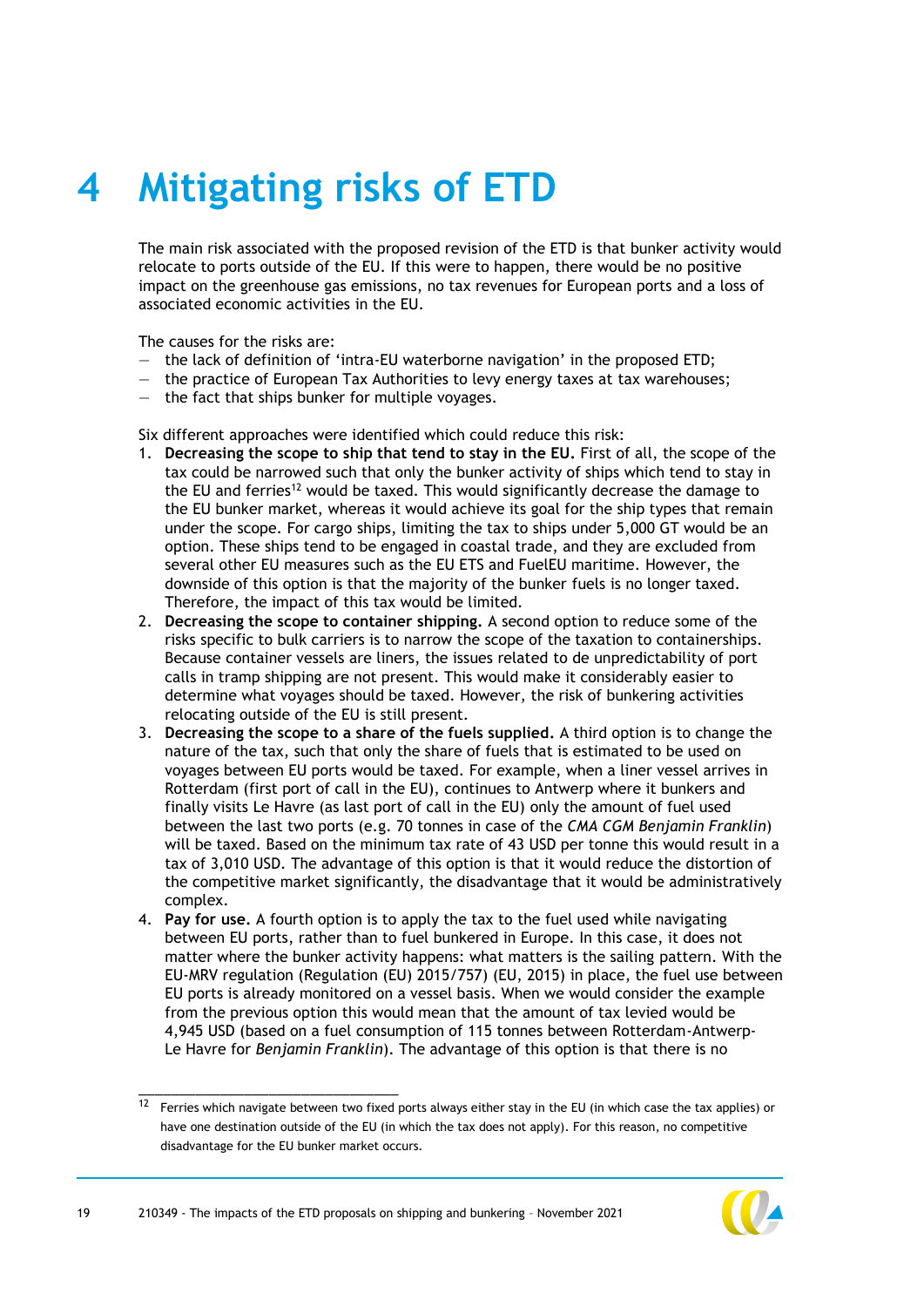distortion of the bunker fuel market; the disadvantage that the existing tax infrastructure cannot be used and that the tax would partially overlap with the EU ETS.

- 5. **Lower the minimum tax level.** The minimum tax level could be lowered to a point at which the competitive disadvantages are manageable. However, this is very difficult in practice: there are many European bunker ports which all have a different competitive position. Therefore, a tax rate that is acceptable for one port is not acceptable for the other port. Also, the tax rate would have to be lowered to a point where the desired impact would be decreased significantly.
- 6. **Exempt marine fuels from the tax.** Another possibility would be to remove marine fuels from the list of taxed fuels. The motivation for this choice would be that, since shipping companies choose the least expensive bunker port, the tax would not result in the desired outcome. It can be argued that it is better not to tax the fuels in Europe than to introduce a tax with the effect that the European bunker market collapses.

A second risk emerges from the fact that there is no clear guidance on how tax authorities should distinguish between fuels used in intra-EU waterborne navigation and in extra-EU waterborne navigation. The risk is that different authorities implement the ETD differently, resulting in market distortions *between* EU Member States. This risk can be reduced by conferring delegated powers to the Commission to adopt delegated acts on how the distinction can be made.

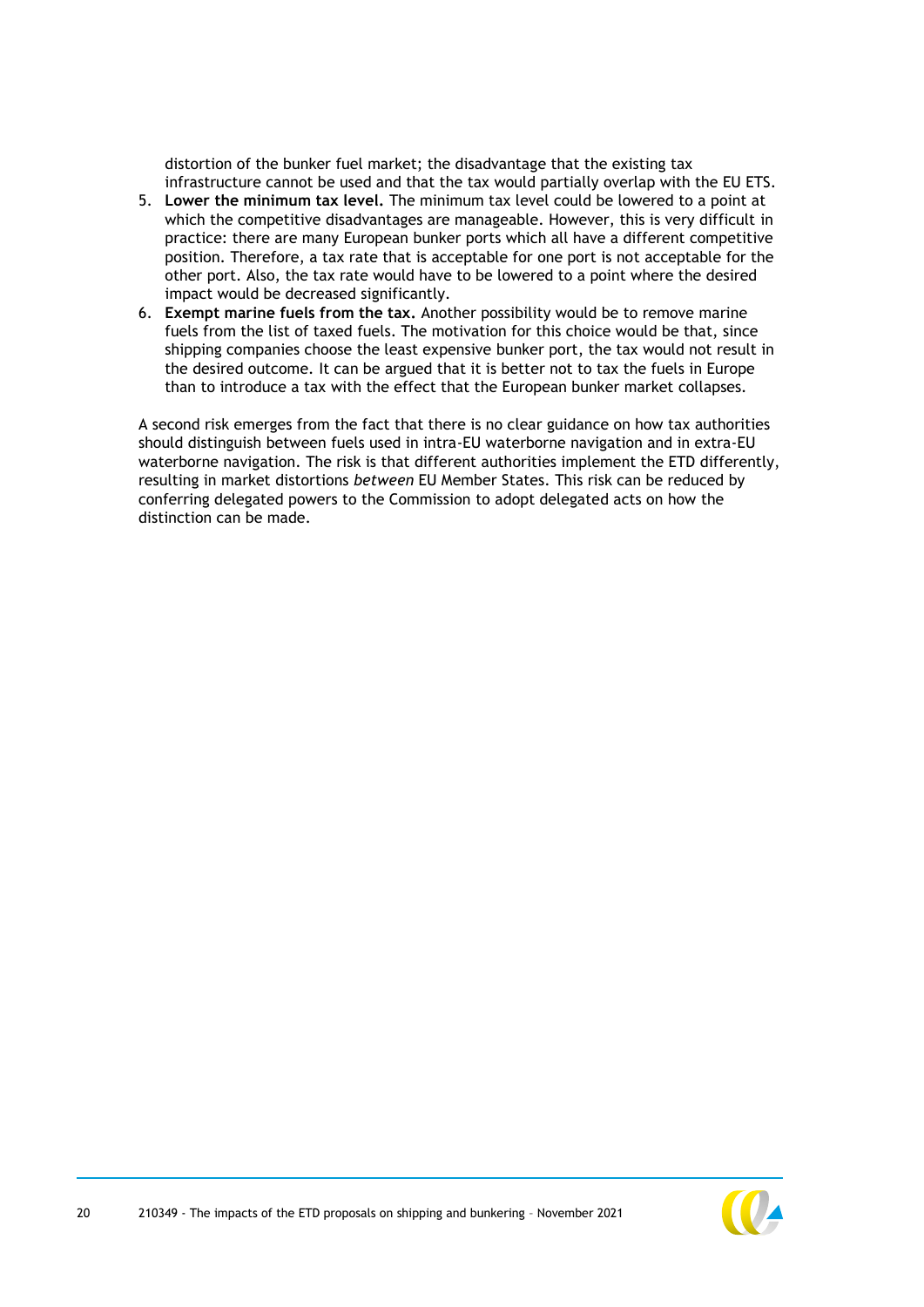# <span id="page-21-0"></span>**5 References**

- **CE Delft & Ecorys**, 2020. Assessment of impacts from accelerating the uptake of sustainable alternative fuels in maritime transport: Presentation for the European Sustainable Shipping Forum. Delft: CE Delft.
- **CE Delft & et al,** 2020. Fourth IMO Greenhouse Gas Study 2020, IMO GHG Study 2020 Full report and annexes. London, International Maritime Organization (IMO).
- **CE Delft, SQ Consult & Cambridge Econometrics,** 2014. Emissions trading for Transport and the Built environment. Analysis of the options to include transport and the built environment in the EU ETS. Delft, CE Delft.
- **EC**. 2021. *Proposal for a Council Directive restructuring the Union framework for the taxation of energy products and electricity (recast)* [Online]. Brussels: European Commission (EC). Available: [https://eur-lex.europa.eu/legal](https://eur-lex.europa.eu/legal-content/EN/TXT/HTML/?uri=CELEX:52021PC0563&from=EN)[content/EN/TXT/HTML/?uri=CELEX:52021PC0563&from=EN](https://eur-lex.europa.eu/legal-content/EN/TXT/HTML/?uri=CELEX:52021PC0563&from=EN) [Accessed].
- **EU,** 2003. Council Directive 2003/96/EC of 27 October 2003 restructuring the Community framework for the taxation of energy products and electricity. *Official Journal of the European Union,* L 283**,** 51-70.
- **EU,** 2015. Regulation (EU) 2015/757 of the European Parliament and of the Council of 29 April 2015 on the monitoring, reporting and verification of carbon dioxide emissions from maritime transport, and amending Directive 2009/16/EC (Text with EEA relevance). *Official Journal of the European Union,* L123**,** 55-76.
- **Freight Waves**. 2020. *How many gallons does a container ship carry?* [Online]. Available: [https://www.freightwaves.com/news/how-many-gallons-of-fuel-does-a-container](https://www.freightwaves.com/news/how-many-gallons-of-fuel-does-a-container-ship-carry)[ship-carry](https://www.freightwaves.com/news/how-many-gallons-of-fuel-does-a-container-ship-carry) [Accessed October 29 2021].
- **LAO,** 2001. SalesTaxation of Bunker Fuel. Sacramento, CA, Legislative Analyst's Office (LAO).
- **LAO,** 2007. Tax Expenditure Reviews. Sacramento, CA, Legislative Analyst's Office (LAO).
- **Repsol**. 2021. *Presentation on the V Med Hub Day' november 18, 2021* [Online]. Port Tarragona. Available:<https://www.hubdaytarragona.com/> [Accessed november 2021].
- **Robertshaw,** forthcoming. Shipping sector analysis made for an forthcoming thesis [provisional title]. UCL.

**Ship and Bunker**. 2021. *World Bunker Prices* [Online]. Available: <https://shipandbunker.com/prices/> [Accessed October 27 2021].

**Stopford,** 2009. *Maritime Economics,* London, Taylor & Francis.

**Vesselfinder**. 2021. *CMA CGM B Franklin* [Online]. Available: [https://www.vesselfinder.com/nl/vessels/CMA-CGM-B-FRANKLIN-IMO-9706891-](https://www.vesselfinder.com/nl/vessels/CMA-CGM-B-FRANKLIN-IMO-9706891-MMSI-215195000) [MMSI-215195000](https://www.vesselfinder.com/nl/vessels/CMA-CGM-B-FRANKLIN-IMO-9706891-MMSI-215195000) [Accessed October 21 210].

**WoodMackenzie**, 2021. Marine bunker sales – top ten countries (Datafile, confidencial).

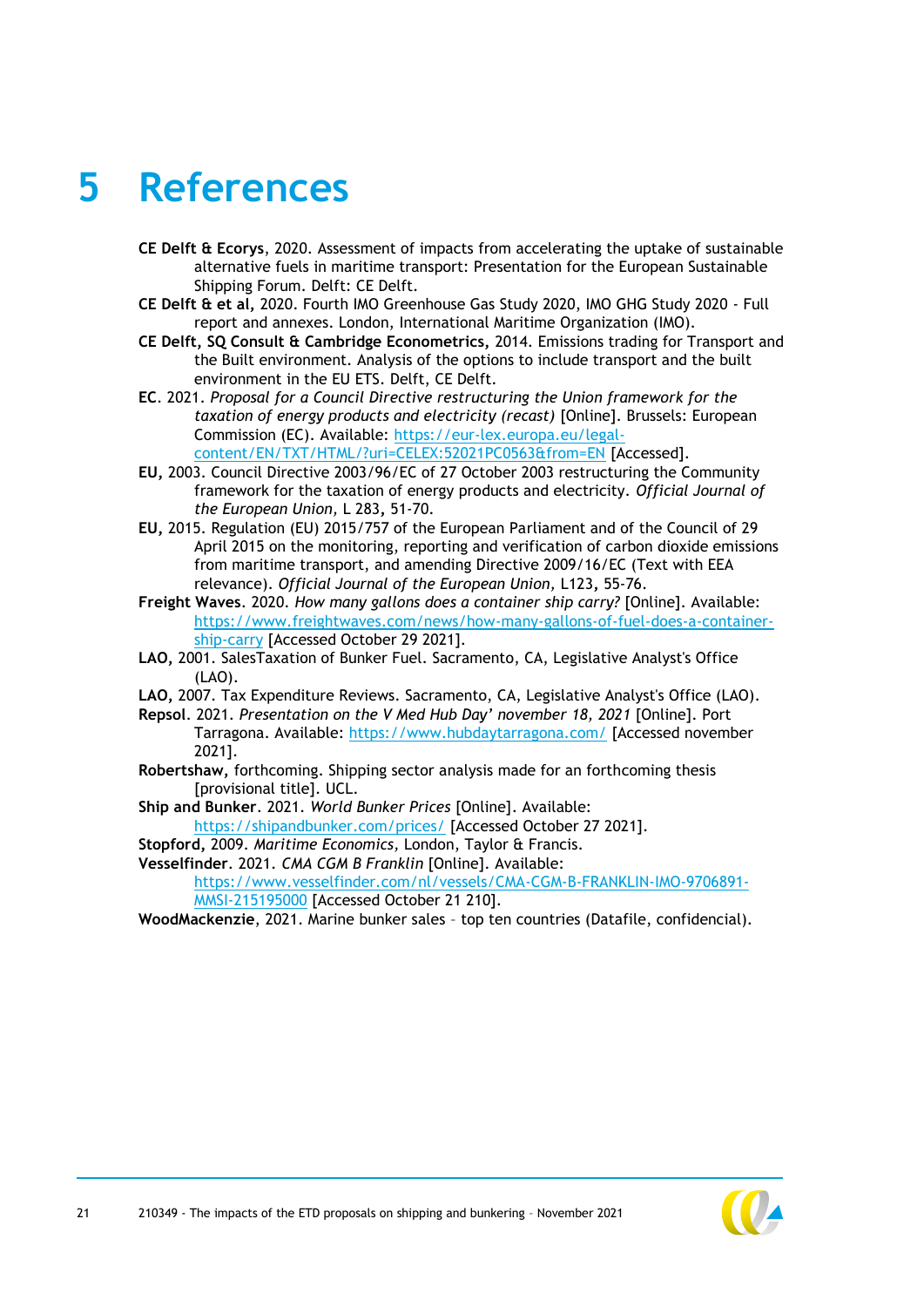# <span id="page-22-0"></span>**A VLSFO bunker prices**

The current bunker prices are an important piece of information for the analysis of the effects of the proposed revision of the ETD. [Table 8](#page-22-1) shows the half-year average bunker prices of VLSFO in ports around the world (Ship and Bunker, 2021). This table only includes ports for which the VLSFO bunker prices were available in the database. Any ports at which VLSFO can be bunkered which are not included in the 'Ship and bunker' database are not included in this study. In this table, it can be seen that Rotterdam has a very good competitive position, with only five Russian ports and Terneuzen being able to offer VLSFO for slightly lower prices.

When adding the proposed minimum tax rate of  $0.9 \text{ }\epsilon/\text{MJ}$  to the bunker price, a price of 565.5 \$/mt results<sup>13</sup>. With these prices, Rotterdam would not be an attractive bunker port anymore. Similarly, the competitiveness of all EU ports is at risk.

| <b>Region</b>               | Port              | Half-year average bunker price <sup>14</sup><br>VLSFO (\$/mt) |
|-----------------------------|-------------------|---------------------------------------------------------------|
| North and western EU        | Ust-Luga          | 488                                                           |
| North and western EU        | St Petersburg     | 500.5                                                         |
| Mediterranean and Black Sea | Taman             | 507                                                           |
| Mediterranean and Black Sea | Tuapse            | 511                                                           |
| Mediterranean and Black Sea | Novorossiysk      | 515                                                           |
| North and western EU        | Terneuzen         | 521.5                                                         |
| North and western EU        | Rotterdam         | 523.5                                                         |
| Mediterranean and Black Sea | Jeddah            | 526.5                                                         |
| North and western EU        | Gdynia            | 527                                                           |
| Mediterranean and Black Sea | Ceuta             | 527.5                                                         |
| U.S. Gulf and Carribbean    | Houston           | 528.5                                                         |
| North and western EU        | Hamburg           | 529                                                           |
| Mediterranean and Black Sea | Kavkaz OPL        | 530                                                           |
| North and western EU        | Kaliningrad       | 530.5                                                         |
| Mediterranean and Black Sea | <b>Tanger Med</b> | 533                                                           |
| East Asia                   | Vladivostok       | 533                                                           |
| East Asia                   | Vostochny Port    | 533                                                           |
| East Asia                   | Nakhodka          | 533.5                                                         |
| Mediterranean and Black Sea | Algeciras         | 535                                                           |
| Mediterranean and Black Sea | Valletta (Malta)  | 535                                                           |
| Mediterranean and Black Sea | Gibraltar         | 536.5                                                         |
| North and western EU        | Swinoujscie       | 537                                                           |
| North and western EU        | Szczecin          | 537                                                           |
| Mediterranean and Black Sea | <b>Sines</b>      | 537.5                                                         |
| Mediterranean and Black Sea | Khor Al Fakkan    | 538                                                           |
| North and western EU        | Lisbon            | 538.5                                                         |
| Mediterranean and Black Sea | Kalba             | 538.5                                                         |

<span id="page-22-1"></span>**Table 8 – Half-year average bunker prices of VLSFO in ports around the world** 

 $\frac{13}{13}$  This calculation was made by assuming an energy density of 40.2 MJ/kg and an exchange rate of 1.16 USD/Euro (October 27, 2021).

<sup>&</sup>lt;sup>14</sup> The half-year average bunker price was calculated for the period April 27-October 26, 2021.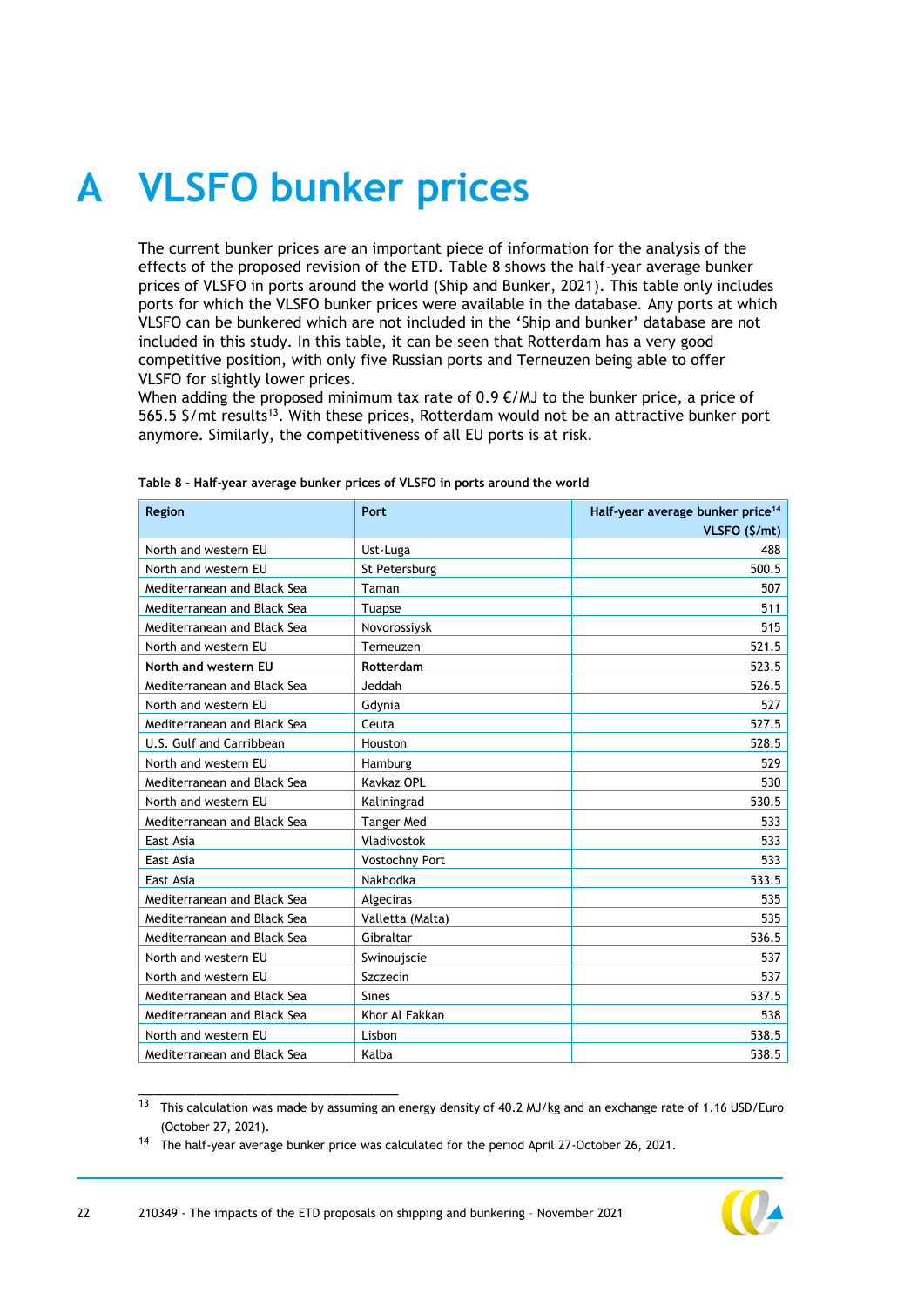| Region                      | Port              | Half-year average bunker price <sup>14</sup><br>VLSFO (\$/mt) |
|-----------------------------|-------------------|---------------------------------------------------------------|
| East Asia                   | Vanino            | 538.5                                                         |
| Mediterranean and Black Sea | Fujairah          | 539.5                                                         |
| North and western EU        | Las Palmas        | 540                                                           |
| North and western EU        | Tenerife          | 540                                                           |
| South America atlantic      | Santos            | 540                                                           |
| East Asia                   | Hong Kong         | 540                                                           |
| South East Asia             | Singapore         | 540.5                                                         |
| East Asia                   | Beilun            | 543                                                           |
| East Asia                   | Ningbo            | 543                                                           |
| East Asia                   | Slavyanka         | 543                                                           |
| North America Atlantic      | New York          | 543.5                                                         |
| South East Asia             | Port Klang        | 543.5                                                         |
| East Asia                   | Zhoushan          | 544.5                                                         |
| U.S. Gulf and Carribbean    | New Orleans       | 546.5                                                         |
| U.S. Gulf and Carribbean    | Balboa, Panama    | 547                                                           |
| U.S. Gulf and Carribbean    | Cristobal, Panama | 547                                                           |
| South America atlantic      | Nieuw Nickerie    | 547                                                           |
| South America atlantic      | Paranam           | 547                                                           |
| South America atlantic      | Paramaribo        | 550                                                           |
| East Asia                   | Jiangyin          | 550                                                           |
| East Asia                   | Nantong           | 550                                                           |
| East Asia                   | Shanghai          | 550.5                                                         |
| East Asia                   | Dalian            | 551.5                                                         |
| East Asia                   | Nanjing           | 551.5                                                         |
| East Asia                   | Qingdao           | 552                                                           |
| East Asia                   | Xiamen            | 552                                                           |
| North America Atlantic      | Philadelphia      | 553                                                           |
| South America atlantic      | Niteroi           | 553                                                           |
| Mediterranean and Black Sea | Lome              | 554                                                           |
| South America atlantic      | Fortaleza         | 554                                                           |
| South America atlantic      | Rio de Janeiro    | 554                                                           |
| East Asia                   | Tianjin           | 554                                                           |
| East Asia                   | Xingang           | 554                                                           |
| East Asia                   | Lanshan           | 556                                                           |
| East Asia                   | Rizhao            | 556                                                           |
| East Asia                   | Guangzhou         | 556.5                                                         |
| Mediterranean and Black Sea | Suez              | 557.5                                                         |
| East Asia                   | Jingjiang         | 558                                                           |
| East Asia                   | Jingtang          | 558                                                           |
| East Asia                   | Qinhuangdao       | 558                                                           |
| East Asia                   | Lianyungang       | 559                                                           |
| South America atlantic      | Tubarao           | 559.5                                                         |
| South America atlantic      | Vitoria           | 559.5                                                         |
| Mediterranean and Black Sea | Odessa OPL        | 561                                                           |
| Mediterranean and Black Sea | Ilyichevsk        | 562.5                                                         |
| Mediterranean and Black Sea | Odessa            | 562.5                                                         |
| Mediterranean and Black Sea | Yuzhnyy           | 562.5                                                         |
| Mediterranean and Black Sea | Genoa             | 563                                                           |
| North America Pacific       | LA/Long Beach     | 563                                                           |

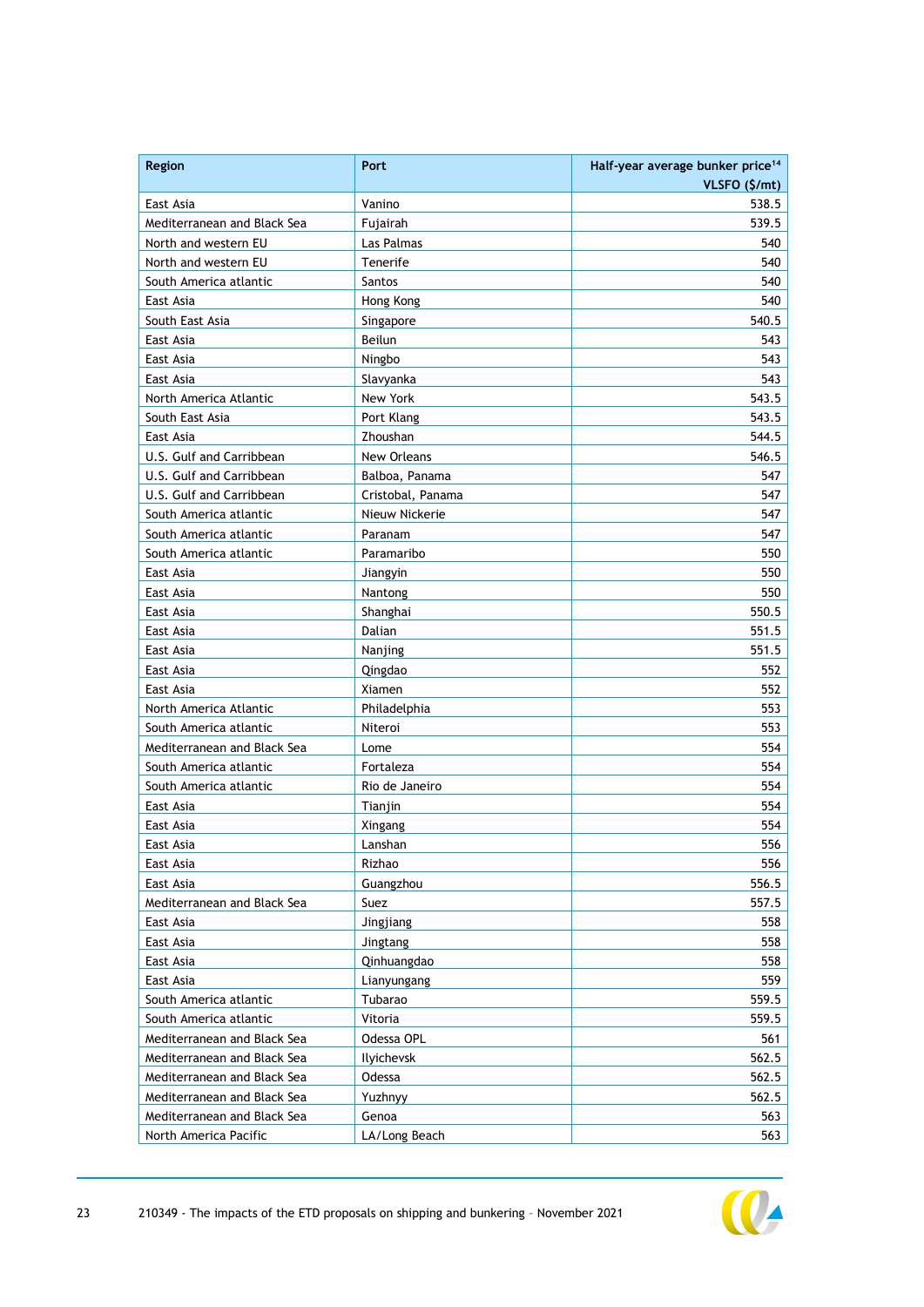| Region                      | Port                       | Half-year average bunker price <sup>14</sup><br>VLSFO (\$/mt) |
|-----------------------------|----------------------------|---------------------------------------------------------------|
| East Asia                   | Caofeidian                 | 563                                                           |
| Mediterranean and Black Sea | Constanta                  | 564.5                                                         |
| East Asia                   | Tokyo                      | 565.5                                                         |
| South Asia                  | Cochin (Kochi)             | 565.5                                                         |
| Mediterranean and Black Sea | Bourgas                    | 567                                                           |
| Mediterranean and Black Sea | Istanbul                   | 567.5                                                         |
| North America Atlantic      | Norfolk VA                 | 567.5                                                         |
| East Asia                   | Hualien                    | 567.5                                                         |
| East Asia                   | Kaohsiung                  | 567.5                                                         |
| East Asia                   | Keelung (Chilung)          | 567.5                                                         |
| East Asia                   | Osaka                      | 567.5                                                         |
| East Asia                   | Suao                       | 567.5                                                         |
| East Asia                   | Taichung                   | 567.5                                                         |
| Mediterranean and Black Sea | Augusta                    | 568                                                           |
| South America atlantic      | Paranagua                  | 568                                                           |
| South America atlantic      | Rio Grande                 | 568                                                           |
| East Asia                   | Busan                      | 568                                                           |
| Mediterranean and Black Sea | Varna                      | 568.5                                                         |
| North and western EU        | Riga                       | 570                                                           |
| North and western EU        | Tallinn                    | 570                                                           |
| North America Pacific       | Vancouver                  | 570                                                           |
| U.S. Gulf and Carribbean    | Santa Marta                | 571                                                           |
| South America atlantic      | <b>Buenos Aires</b>        | 574.5                                                         |
| North America Pacific       | Seattle                    | 575                                                           |
| South America atlantic      | Zona Comun                 | 575                                                           |
| U.S. Gulf and Carribbean    | Cartagena                  | 575.5                                                         |
| South America atlantic      | Manaus                     | 576.5                                                         |
| South Asia                  | Mumbai                     | 576.5                                                         |
| U.S. Gulf and Carribbean    | Barranquilla               | 580.5                                                         |
| South Asia                  | Hambantota                 | 583                                                           |
| Mediterranean and Black Sea | Kali Limenes               | 586                                                           |
| Mediterranean and Black Sea | Port Louis                 | 587.5                                                         |
| South Asia                  | Colombo                    | 587.5                                                         |
| North and western EU        | Murmansk                   | 588                                                           |
| Mediterranean and Black Sea | Durban                     | 589                                                           |
| South East Asia             | Ho Chi Minh City           | 589                                                           |
| Mediterranean and Black Sea | Piraeus                    | 590                                                           |
| Mediterranean and Black Sea | Cape Town                  | 596.5                                                         |
| South America atlantic      | Belem                      | 597                                                           |
| South America atlantic      | Vila de Conde              | 597                                                           |
| North America Atlantic      | Montreal                   | 597.5                                                         |
| South America atlantic      | Bahia Blanca               | 599                                                           |
| Mediterranean and Black Sea | Djibouti                   | 599.5                                                         |
| South America atlantic      | Itaqui                     | 600                                                           |
| Mediterranean and Black Sea | Port Elizabeth (Algoa Bay) | 601.5                                                         |
| South East Asia             | Haiphong                   | 602                                                           |
| U.S. Gulf and Carribbean    | St Eustatius               | 606                                                           |
| U.S. Gulf and Carribbean    | Curacao                    | 618.5                                                         |
| U.S. Gulf and Carribbean    | Aruba                      | 620                                                           |